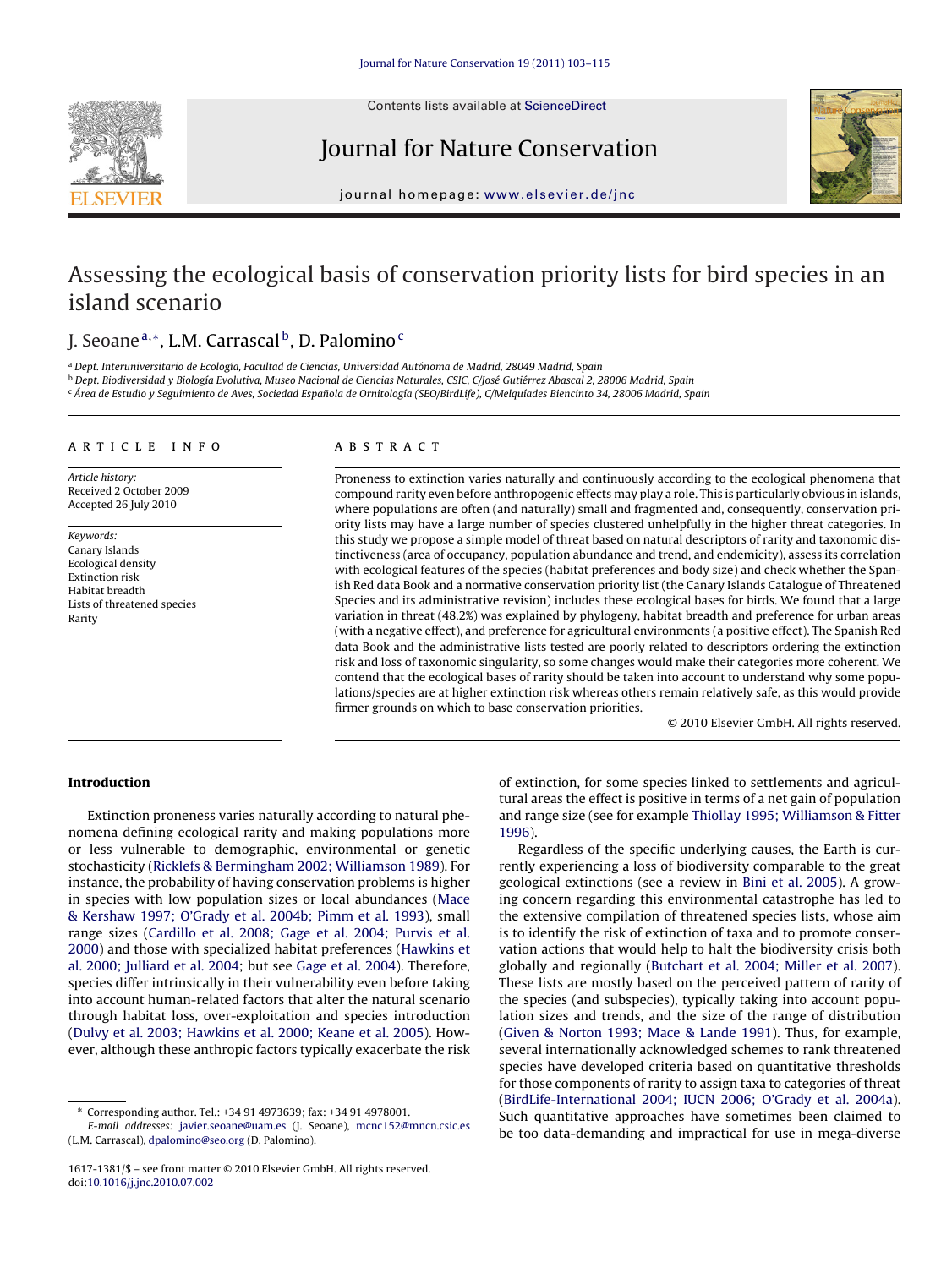areas with scarce resources available for conservation ([Soberón &](#page-12-0) [Medellín 2007\).](#page-12-0)

On the other hand, the assessments of extinction risk are normally designed for and entertained at large scales, being more questionable when applied regionally ([Gärdenfors 2001; Miller et](#page-11-0) [al. 2007\).](#page-11-0) This is because population sizes are necessarily lower at these more reduced scales, where they may not represent a relevant fraction of the global number of individuals for the taxa evaluated. Also, regional and local populations may be interlinked by migration in a metapopulation net, where local extinctions may be followed by immigration and recolonization from other areas in a fragmented landscape [\(Hanski 1998\).](#page-11-0) These issues led the IUCN to define a less known set of guidelines for the application of its criteria (likely the scheme more extensively used) at regional levels, typically countries, which consider both the relevance of the assessed population and the possibility of immigration [\(Gardenfors](#page-11-0) [et al. 2001; IUCN 2003\).](#page-11-0) However, IUCN criteria was designed for global assessments and their application to regional levels has been criticized ([Mrosovsky 2003; Soberón & Medellín 2007\).](#page-12-0) In summary, although IUCN criteria have been successfully adopted in a number of official national listing efforts, the application of IUCN regional guidelines has been less extensively used [\(Miller et al.](#page-12-0) [2007\).](#page-12-0) Islands pose a particularly acute problem, because, being commonly small, disaggregated and isolated territories, a great part of their taxa could potentially qualify as threatened considering IUCN thresholds on the grounds of their small ranges and population sizes with little contact with source continental areas. [Martín](#page-12-0) [\(2009\)](#page-12-0) has pointed out that if rarity does not always equate with negative population trends, or involve a clear risk of extinction, the use of absolute thresholds as a reference to be applied to all regions is not advisable, since this can lead to an overestimation of the threat in small, isolated, regions. It is common to assume that island species would tend to exhibit the metapopulation dynamics described for fragmented landscapes in general (where in this case the fragmentation is a natural condition) and suffer from the risks of small populations ([Caughley 1994; Hanski 1998\).](#page-11-0) Indeed the record of extinctions in islands is outstanding and has traditionally been used to appraise the biodiversity crisis [\(Caughley & Gunn 1996;](#page-11-0) [Pimm et al. 2006\)](#page-11-0) but, even if this high vulnerability is generally held to be true at the global level, the extent to which island biotas are comparatively more threatened in current years is debatable ([Eric 2002; Manne et al. 1999\).](#page-11-0) Moreover, we want to emphasize that, from an applied point of view, clumping together most or all island species in a high risk category blurs any distinction among them and does not help the managers' process of decision-making at regional levels. This drawback is particularly serious when absolute thresholds are used to flag species and have thus led to the proposal of criteria to specific taxa or regions ([Báldi et al. 2001;](#page-10-0) [Martín et al. 2005; Sapir et al. 2003\).](#page-10-0)

Formally, assessing threat and setting priorities for conservation action are two different processes. The first, typically entertained by Non Governmental Organizations, leads to the definition of red lists that rank species by their estimated risk of extinction, while the second is performed by state agencies and qualifies information on extinction probability with a set of social and economic values, to generate a normative act [\(de Grammont & Cuarón 2006\).](#page-11-0) In practice, however, the normative texts commonly state their risk assessment basis but do not acknowledge other inputs to the classification scheme ([Farrier et al. 2007\).](#page-11-0)

Here, we propose a conceptual model to assess the relative risk of biodiversity loss at the taxa level in islands (i.e., loss of phylogenetic history or taxonomic distinctiveness), based on a set of easily measurable biological patterns defining rarity and also considering the loss of genetic diversity, thus taking into account both the risk of extinction and the singularity of taxa (see [Marsh et al.](#page-11-0) [2007](#page-11-0) for a similar approach to score species). This model is contrasted with the Spanish Red Data Book (Madroño et al. 2005), which declared to have been built following the IUCN criteria and the regional guidelines, and the Canary Islands Catalogue of Threatened Species, the official document for the oceanic archipelago of the Canary Islands, which classifies taxa in four categories of threat and regulates the corresponding conservation action to deploy. This catalogue has been recently revised by the Canary Government according to elaborate criteria ([Martín et al. 2005,](#page-11-0) see a summary in [Appendix A\).](#page-7-0) This revision explicitly declares that the new proposed categories estimate the risk of extinction and thus is a suitable and generalizable testing scenario to examine the ecological basis underlying the classification scheme, in order to detect any deficiencies and propose amendments that would make it more coherent (see a similar approach in [Cardillo et al. 2005; Kotiaho](#page-10-0) [et al. 2005\).](#page-10-0) The Canary Islands are an oceanic archipelago composed of small islands where regional managers have questioned the application of common global thresholds (and regional guidelines) to label species as threatened ([Martín 2009\),](#page-12-0) which we feel may also be a common concern in different territories. Overall, we consider the evaluation performed here an example that could be generalizable to other archipelagos and continental areas.

#### **Methods**

#### Study area

We focused on the Canary Islands oceanic archipelago, located at the southwestern limit of the Palaearctic region (27◦30 –29◦30 'N and 13◦20 –18◦15 O). Among the main seven islands in the archipelago, we chose three that comprise the whole variability of the environmental characteristics in the Canaries: Fuerteventura (1660 km<sup>2</sup>), Tenerife (2059 km<sup>2</sup>) and La Palma (708 km<sup>2</sup>). The minimum distance to the nearest mainland (northwestern Africa) varies from 96 km in Fuerteventura to 417 km in La Palma. Fuerteventura and Tenerife have an ancient geological history (15–20 million years old) while La Palma is among the youngest in the archipelago (1–2 million years). Fuerteventura is arid and low (less than 800 m a.s.l., and 300 mm of precipitation per year) with a predominance of steppe-like landscapes and woodlands almost completely absent, while Tenerife and La Palma reach higher altitudes (more than 2400 m a.s.l., and with many areas with more than 600 mm of precipitation per year) and have an extensive representation of native pine and evergreen ('laurisilva') forests. Habitat diversity in these islands is tightly related to their maximum altitude, ranging from the highest in Tenerife and La Palma to the lowest in Fuerteventura. See [Juan et al. \(2000\)](#page-11-0) and [Fernández-Palacios and Martín Esquivel](#page-11-0) [\(2001\)](#page-11-0) for more details on island characteristics.

#### Bird species and data

We obtained data on four main descriptors of rarity [\(Gaston](#page-11-0) [1994;](#page-11-0) density, range size, population trend and endemicity) and the degree of threat (according to the Canary Islands Catalogue of Threatened Species) for almost all of the terrestrial bird species that breed in the Canary Islands (44 species, excluding those marine, aquatic, exclusively migrant and swifts, Apus spp., of very difficult sampling using line transects; see [Appendix B\).](#page-8-0)

The maximum ecological density was obtained through bird surveys carried out during the breeding season in 2002–2003 (Tenerife), 2005–2006 (Fuerteventura) and 2007 (La Palma), trying in every island to sample the whole diversity of habitats and throughout the altitudinal gradient. Field work was conducted from March to April depending upon the geographical variation in the breeding phenology of the birds in these three islands (beginning earlier at lower altitudes and in the drier Fuerteven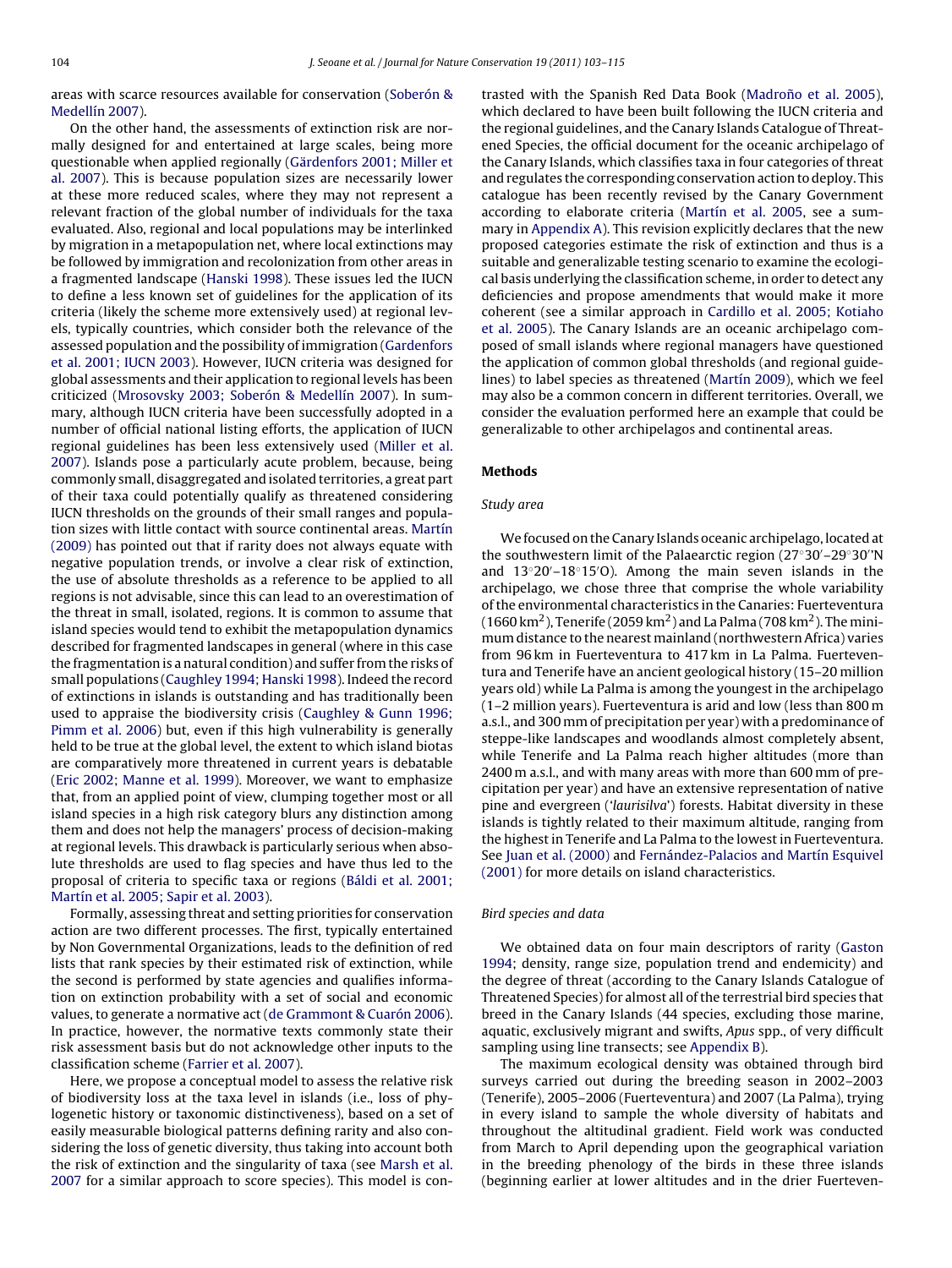tura, then at higher altitudes and in the more western, oceanic, islands). The survey method was the line transect, frequently used in extensive assessments of abundance, general distribution patterns and habitat preferences of birds [\(Bibby et al. 2000\).](#page-10-0) The transects were carried out at a low speed (1–3 km/h approximately) on windless and rainless days, walking cross-country or on little used dirt tracks (just on impenetrable terrain such as young lava fields and some precipitous slopes, assuming that dirt tracks have little effects of bird communities, see [Delgado et al.](#page-11-0) [2008\),](#page-11-0) during the 4 hours after dawn and the 2.5 hours before dusk. A total number of 1715 line transects of 0.5 km (geolocated and measured by means of portable GPSs) were made (Tenerife:  $n = 592$ , Fuerteventura:  $n = 686$ , La Palma:  $n = 437$ ), and we consider these as a representative sample of abundance within habitats. Bird transects were stratified a posteriori in 37 major habitat types according to overall vegetation and topographic characteristics: 12 in Fuerteventura, 14 in Tenerife and 11 in La Palma (average sample size per habitat type was 45 line transects of 0.5 km, with a minimum of 16 transects in one habitat of Tenerife and 19 in two of La Palma, see [Appendix C\).](#page-9-0) We estimated densities in each habitat (i.e., abundance per unit area) correcting for the detectability of the species by using the perpendicular distances to the birds and fitting different models that are commonly used to explain the loss of detectability as a function of the distance from the transect line (i.e., distance sampling: [Buckland et al. 2001\).](#page-10-0) Data on relative abundances (birds per 0.5-km transects) and absolute densities (birds per  $km^2$ ) can be consulted in [http://www.](http://www.vertebradosibericos.org/aves/distribucion/canarybirds.html) [vertebradosibericos.org/aves/distribucion/canarybirds.html](http://www.vertebradosibericos.org/aves/distribucion/canarybirds.html). We estimated the maximum density recorded in the major habitat types censused in each island, as a measure of the maximum ecological abundance a species can attain in its most favourable environment in each one of the three studied Canary Islands. We could have used estimates for bird population sizes in the islands, which are more commonly applied as absolute thresholds to assign species to a category of threat. However, we employed maximum densities in the preferred habitats because, from a manager point of view, these estimates are far easier to obtain reliably (reassuringly, densities and areas of occupancy – see below – are surrogates for population sizes in our study area: [Carrascal &](#page-10-0) [Alonso 2005; Carrascal et al. 2008a\).](#page-10-0)

Range size in Fuerteventura, Tenerife and La Palma was estimated as the area of occupancy. It was measured with the most recent atlas of Canarian Breeding Birds [\(Lorenzo 2007\)](#page-11-0) as the number of  $5 \text{ km} \times 5 \text{ km}$  UTM squares occupied in each island where breeding was estimated as confirmed or probable (an evidence for the relationship between range size and area of occupancy is that the number of occupied UTMs correlates with the frequency of appearance in the line transects: Tenerife:  $r = 0.66$ , La Palma:  $r = 0.74$ , Fuerteventura:  $r = 0.74$ , all  $P < 0.0001$ ). A crude estimate of population trends in the last 25 years was obtained for each island considering the available literature ([Carrascal & Alonso 2005;](#page-10-0) [Carrascal & Palomino 2005; Carrascal et al. 2008a; Lorenzo 2007;](#page-10-0) [Martín & Lorenzo 2001; Palacios 2004\),](#page-10-0) assigning −1 to taxa that have clearly declined, +1 to clearly increasing taxa and 0 for stable populations or not clearly decreasing or increasing population trends. The threshold between stable and declining populations is roughly equivalent to IUCN quantitative criterion A2 for threatened (vulnerable category) taxa because it is based on inferred population size reductions of  $\geq 30\%$  according to reported declines in extent of occurrences over the last 25 years (10 years or three generation in the IUCN scheme), which either are not well understood or have not ceased [\(IUCN 2001\).](#page-11-0) The degree of endemicity was quantified as an ordinal variable, assigning 0 for naturalized populations coming from old introductions or recent colonizer taxa, 1 for native species and subspecies shared with continental areas (Europe and Africa); 2 for endemic subspecies for the Canary Islands; and 3

for endemic species for the Canary Islands. This index would help managers to set priorities by telling apart rare singular taxa from recent colonizers with small ranges (such as expanding introduced species). In each case the taxonomic status was assessed based on the synthesis by [Martín and Lorenzo \(2001\), a](#page-11-0)nd other more recent molecular studies ([Baker & Omland 2006; Dietzen et al. 2003, 2006,](#page-10-0) [2008a, 2008b; García-del-Rey et al. 2007; González et al. 2008;](#page-10-0) [Illera et al. 2007; Kvist et al. 2005; Packert et al. 2006\).](#page-10-0) Chlamydotis undulata [\(Idaghdour et al. 2004; Pitra et al. 2004\),](#page-11-0) Calandrella rufescens [\(Martín et al. 2005, p](#page-11-0). 23), Sylvia atricapilla ([Dietzen et](#page-11-0) [al. 2008b\) a](#page-11-0)nd Sylvia melanocephala [\(Dietzen et al. 2008b\) a](#page-11-0)re considered native species not clearly distinguished at the subspecific level from continental populations. The formerly Regulus teneriffae [\(Perrins 1998\)](#page-12-0) has been considered as Regulus regulus with two distinctive subspecies in the Canary Islands ([Packert et al. 2006\).](#page-12-0) Cyanistes teneriffae is not considered as an endemic species of the Canary Islands because the subspecies C. teneriffae ultramarinus (from Fuerteventura and Lanzarote islands) is also present in the nearby mainland ([Dietzen et al. 2008a; Kvist et al. 2005\);](#page-11-0) therefore C. teneriffae populations of La Palma (palmensis) and Tenerife (teneriffae) are considered endemic subspecies, but the population of Fuerteventura is considered a native species not clearly distinguished at the subspecific from continental populations. The same argument applies to Lanius meridionalis koenigi, because although this taxa significantly differs from its European counterpart, there is no firm evidence to distinguish the Canarian taxa from L.m. algeriensis on the African mainland [\(González et al. 2008\).](#page-11-0)

To explore commonly claimed correlates of threat (as a compound measure of predictors of rarity, see below) we also took into account niche breadth, affinity for anthropogenic habitats and body size. Niche breadth of habitat distribution in each island was calculated following the Levins index divided by the number of habitat categories (n) considered [\(Levins 1968\):](#page-11-0)

$$
HB = \frac{\left(\sum p_i^2\right)^{-1}}{n}
$$

where  $p_i$  is the proportion of the density for each species measured in the habitat  $i$  (dividing density in habitat  $i$  by the sum of all densities recorded in the  $n$  habitat categories of each island). This index ranges between 1 (evenly distributed across the *n* habitats) and  $1/n$ (only present in one habitat).

Several variables characterizing the 0.5 km transects were obtained averaging three visual estimations on 25-m radius circular plots (located at 125, 250 and 375 m within the line transect). Two of them were used in this paper: the coverage of urban areas (buildings, paved streets) and any kind of agricultural land-use. The affinity for these novel environments of anthropogenic origin in the Canary Islands was calculated as the weighted average of the cover of urban and agricultural habitats (weighing by the number of birds recorded in each transect).

Finally, body mass was used to account parsimoniously for several aspects related to life history ([Cardillo et al. 2005; Peters 1983\).](#page-10-0) This was obtained from published literature ([Perrins 1998\)](#page-12-0) as the mean weight of males and females, or as the average value of body weight range in spring and summer.

The current official Regional Catalogue of the Canary Islands uses five categories that were ordered and coded as follows: "risk of extinction" – 3; "sensitive to habitat alteration" and "vulnerable" – 2; "special interest" – 1; "non-threatened" – 0. This catalogue has been recently revised by the Canary Government ([Martín 2004\) a](#page-11-0)nd uses the following four threat categories, that were ordered and coded in the following sequence: "risk of extinction" – 3, "vulnerable" – 2; "special interest" – 1; "non-threatened" –0. The categories of the Spanish Red Data Book (Madroño et al. 2005) follows applies IUCN criteria with guidelines for its application to regional level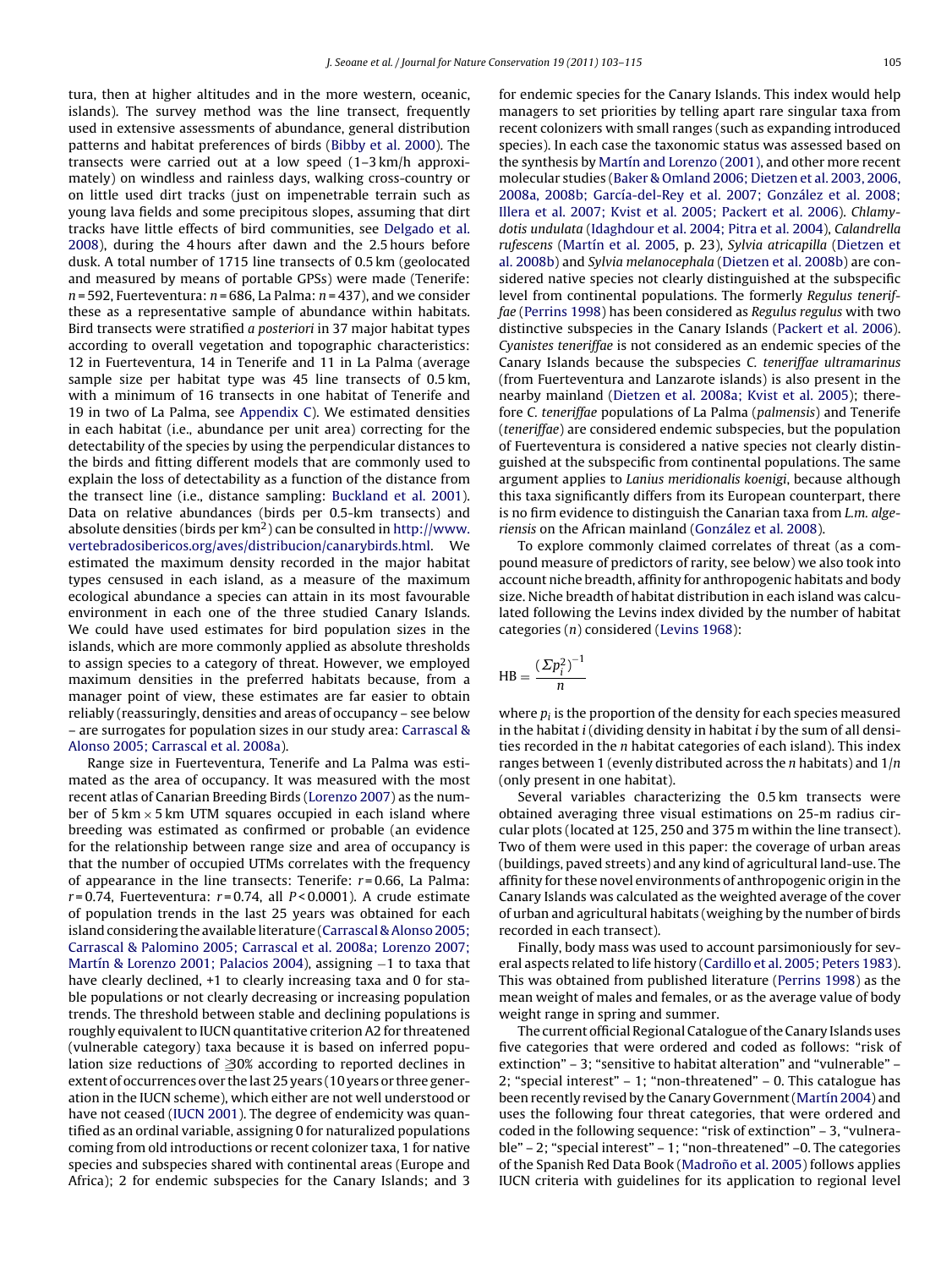([Gärdenfors 2001\);](#page-11-0) they were also ordered and coded as follows: "endangered" – 3; "vulnerable" – 2; "near threatened" – 1; "nonthreatened" – 0.

## Statistical analysis

Each population of the same species inhabiting a particular island was considered as separate data for the analysis (referred loosely to in the following as taxa). This is because the populations are normally sedentary with little or no evidence of current connection among them (some species have reached the point of acquiring recognized subspecific differentiation). Thus, we considered islands as different ecological and evolutionary scenarios where populations of the same species may exhibit particular relationships between rarity, habitat preferences and body size ([Juan](#page-11-0) [et al. 2000; Martín & Lorenzo 2001\).](#page-11-0) Original figures of maximum ecological density and number of occupied 5 km  $\times$  5 km UTM squares were log-transformed before being rescaled, because these variables are usually related logarithmically in macroecological patterns ([Gaston & Blackburn 2000\).](#page-11-0) The other variables were also transformed to linearize their relationships.

We used phylogenetic eigenvector regression (PVR) to quantify the amount of phylogenetic signal among population variation in distribution-abundance patterns ([Diniz-Filho et al. 1998; Diniz-](#page-11-0)Filho [& Torres 2002\).](#page-11-0) The phylogenetic hypothesis used was taken from [Sibley and Ahlquist \(1990\), b](#page-12-0)ased on DNA–DNA hybridization data, as this work is the only one that provides a topology for all the families and genera used in this study and seems to be well resolved above the subfamily level [\(Mooers & Cotgreave 1994\).](#page-12-0) This hypothesis was complemented by the above mentioned molecular phylogenetic studies and taxonomic reviews for subspecific differences among islands. Although more recent phylogenies [\(Barker](#page-10-0) [et al. 2004; Ericson et al. 2006; Fain & Houde 2004\)](#page-10-0) show several regions of the [Sibley and Ahlquist \(1990\)](#page-12-0) phylogeny to be misleading, these discrepancies do not affect the phylogenetic hypothesis used in this study for the analyzed species. With PVR, we first did a Principal Coordinates Analysis on the matrix of pairwise phylogenetic distances between the 97 populations of 44 species, and then selected a reduced set of eigenvectors to account parsimoniously for the phylogenetic signal (five PVR components obtained by the broken-stick rule).

Other statistical procedures used were one-way ANOVA using a linear contrast of conservation status, one-way ANCOVA, multiple regression, proportional odds regression analysis, k-means clustering and Kendall tau correlations. All analyses were carried out using Statistica ([StatSoft 2001\).](#page-12-0)

## **Results**

## Synthetic measure of extinction risk and loss of taxonomic distinctiveness

A simple unweighted model of risk of extinction and loss of taxonomic distinctiveness was obtained by selecting the four variables easy to measure: size of the distribution range, maximum ecological density in the preferred habitat, population trend and endemicity. The values of these variables were added together after being previously rescaled from 0 to 1 (see [Given & Norton 1993](#page-11-0) for a similar approach): 0 for largest density and area of occupancy, population increase (trend = 1) and not endemic species (endemicity = 0); 1 for smallest density and area of occupancy, clear population decrease (trend =  $-1$ ) and endemic status in the Canary Islands (endemicity = 3). Thus, this threat score ranges from 0 (increasing population trend, very abundant and widely distributed, and recent colonizer or introduced species) to 4 (high

risk of extinction of an undoubtedly declining taxa, extremely scarce, very locally distributed and endemic). Threat scores ranged between 0.33 and 3.16.

The k-means clustering procedure was applied to the 97 populations and the four variables used to build the threat score to obtain four distinct groups, which is the same number of categories in the Canary Islands Catalogue of Threatened Species. Four significant and clearly separated clusters or groups were obtained, all of them differing in the four considered variables describing the risk of extinction and "loss of phylogenetic history" (taxonomic distinc-tiveness) of each taxa [\(Table 1](#page-4-0) and [Appendix B\).](#page-8-0) The most important variable separating the 97 populations of the 44 terrestrial bird species was the maximum ecological density. This objective and mathematically blind way of building threat categories identifies two extreme groups: one of high conservation concern (including 19 population-species according to a parsimonious combination of their rarity, negative population trend and endemicity) and another of 24 non-endangered taxa. Between these two opposite clusters there are other two groups of lower and higher conservation concern.

[Table 2](#page-4-0) shows the pattern of variation of the threat score related to islands (factor), and phylogenetic eigenvectors, body mass, habitat breadth, and coverages of urban areas and agricultural land-use (covariates). A significant model was obtained  $(F_{11,85} = 7.20, P \ll 0.001)$  accounting for 48.2% of the variance. Threat score showed a marked pure phylogenetic effect accounting for 24.6% of the variation in observed inter-taxa variation (the second, third and fifth phylogenetic components were highly significant). Threat score was significantly and negatively associated with habitat breadth and preferences for urban areas, and positively related with preferences for agricultural environments. Habitat breadth and preferences for novel environments of anthropogenic origin accounted for 16.8% of the interspecific variation in threat score. Body mass of terrestrial bird species did not significantly affect threat score. There were significant differences among islands in the threat score: the score was higher for those bird populations inhabiting La Palma island.

#### Test of regional catalogues of conservation status

The association between the threat score of the species according to the descriptors of rarity and the categories of conservation status assigned by the official Regional Catalogue of the Canary Islands was positive and significant (linear contrast of conservation status:  $F_{1,93} = 9.10$ ,  $P = 0.003$ ; [Fig. 1\),](#page-5-0) although the amount of explained variance by the model was low (8.7%). The revised Canary Islands Catalogue of Threatened Species was also significantly related to the threat score (linear contrast of conservation status:  $F_{1,93}$  = 11.73, P < 0.001) and accounted for a similar amount of variance in rarity (10.6%). However, the threat score varies greatly within the categories of conservation status, which have broad overlap [\(Fig. 2\).](#page-5-0)

The association between the threat score of the species according to the descriptors of rarity and the four categories of conservation status assigned by the Spanish Red Data Book for the terrestrial birds of the Canary Islands was not significant (linear contrast of conservation status:  $F_{1,93} = 1.76$ ,  $P = 0.187$ ), and the amount of explained variance by the model was very low (1.8%).

The clustering of species according to the k-means procedure is significantly related to both the official normative (Kendall correlation, tau = 0.348,  $P < 0.001$ ) and revised (tau = 0.311,  $P < 0.001$ ) Canary Islands Catalogue of Threatened Species, although the probability that the categories of the lists are in the same order is low (i.e., low values of Kendall tau). The Kendall correlation between the k-means classes and the Spanish Red Data Book for the terres-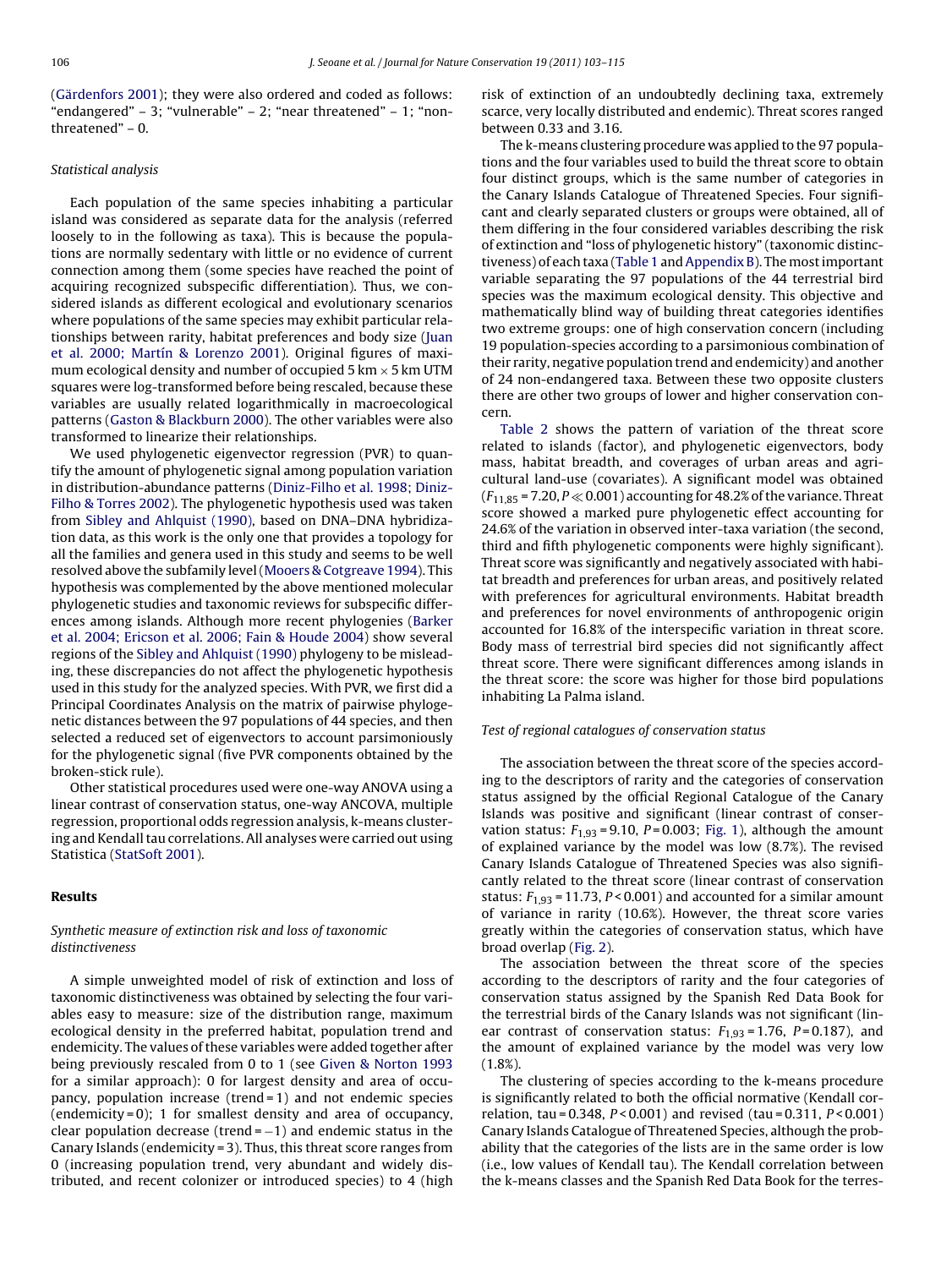#### <span id="page-4-0"></span>**Table 1**

Results of the k-means clustering applied to 44 terrestrial bird species in three islands (final sample size is 97 populations) to define four groups, using the population trend, endemicity index, maximum ecological density (log[birds/km<sup>2</sup>]) and area of occupancy (log[number of occupied 5 km  $\times$  5 km UTM squares]) as clustering variables. Proportional Odds Regression model predicting the conservation status assigned by the revision of the Canary Islands Catalogue of Threatened Species ([Martín Esquivel et](#page-11-0) [al. 2004; t](#page-11-0)he status is treated as a multinomial ordered response variable) to the same 97 populations, using the same predictor variables. F: statistic of the one-way ANOVA comparing the four clusters defined by the k-means procedure (d.f. = 3, 93). %var: percentage of variance accounted for each variable separating the four groups. regr. coeff.: regression coefficient; deviance: deviance accounted for by that effect (amount of original deviance = 151.4); P: significance.

|                            | k-Means clustering |        |         |             | Proportional odds regression |       |  |  |  |  |
|----------------------------|--------------------|--------|---------|-------------|------------------------------|-------|--|--|--|--|
|                            | %var               |        |         | regr. coef. | Deviance                     |       |  |  |  |  |
| Endemicity index           | 7.2                | 2.42   | 0.071   | 0.62        | 3.3                          | 0.056 |  |  |  |  |
| Population trend           | 10.6               | 3.67   | 0.015   | 0.47        | 1.3                          | 0.239 |  |  |  |  |
| Maximum density (in log)   | 91.0               | 312.95 | < 0.001 | $-0.40$     | 9.0                          | 0.002 |  |  |  |  |
| Area of occupancy (in log) | 22.4               | 8.95   | < 0.001 | $-0.48$     | 1.8                          | 0.156 |  |  |  |  |

trial birds of the Canary Islands, was also significant (tau = 0.326,  $P < 0.001$ ).

The proportional odds regression analysis relating the conservation status assigned by the revised Canary Islands Catalogue of Threatened Species to the descriptors of rarity was globally significant ( $\chi^2$  = 19.80, d.f. = 4, P < 0.001) and explained 13.1% of the observed deviance (Table 1). The test assigned increasing categories of threat according to the singularity of taxa (endemicity) and decreasing ones according to their maximum densities attained in the most preferred habitat. Maximum population density was, by far, the most important predictor of the conservation status of the revised Canary Islands Catalogue of Threatened Species (Table 1). The Catalogue does not include two key parameters related to conservation status or extinction proneness: area of occupancy and the recent population trends of the species (surprisingly, its categories relate positively with trend). Similar results are obtained when analyzing the normative official Canary Islands Catalogue, so we omit the results for the sake of brevity.

The proportional odds regression analysis applied to the Spanish Red Data Book using the descriptors of rarity was also globally significant ( $\chi^2$  = 23.63, d.f. = 4, P < 0.001) and explained 12.2% of the observed deviance. The scoring of the Spanish Red Data Book assigned increasing categories of threat according to the singularity of taxa (endemicity; but marginally significant,  $P = 0.079$ ) and decreasing ones according to their maximum densities attained in the most preferred habitat (the most important predictor, P < 0.001). Nevertheless, the Spanish Red Data Book does not relate to the area of occupancy of species  $(P=0.982)$  and surprisingly is positively associated with the recent population trends of the species (regression coefficient =  $0.87$ ,  $P = 0.042$ ).

Therefore, the official and revised Canary Islands Catalogue of Threatened Species and the Spanish Red Data Book are significantly, but not tightly related to the estimated risk of extinction and the taxonomic distinctiveness of the species, and they fail to include some relevant correlates of extinction risk.

#### **Discussion**

#### Ecological determinants of rarity and threat

Our data show that the landbirds of the Canary Islands can be ordered according to their conservation status – and grouped in a few objectively separate subsets if so desired – through a model based on key ecological determinants of the risk of extinction and loss of taxonomic distinctiveness. Our model, intuitive and comprehensible, is based on simple, easy to obtain variables that include the same concepts considered by UICN criteria ([IUCN 2001;](#page-11-0) area of occupancy, local density and population trend), plus the taxonomic distinctiveness or evolutionary singularity of the species (endemicity). A weighting scheme might be devised to relate the four components of our model according to its presumed relevance in an island scenario, for example weighing endemicity more if one should feel inclined to give preeminence to singularity. However, we do not find clear theoretical grounds to base such a weighting and we think that a raw scheme is likelymore generalizable. Indeed, other similar approaches to the analysis of the risk of extinction do not apply weights [\(Given & Norton 1993; Mace & Lande 1991\).](#page-11-0) We included endemicity to account for the risk of loss of phylogenetic history though we acknowledge that this inclusion is debatable because it focuses on species prioritization rather than on extinction likelihood. However, we felt inclined to do so because, first, the catalogues we compare with are normally used to prioritize conservation actions and, second, managers and conservation advocates (and general public opinion) consider the consequences of extinction ([Báldi et al. 2001; Marsh et al. 2007\).](#page-10-0) Finally, our approach results in a relative ordering of taxa that may help other schemes based on categories by distinguishing among species in the same (possibly supernumerary) class.

Overall, we found that the likelihood of showing conservation problems is in a great part deterministically based on ecological and life history patterns that cannot be easily modified by man (if at all).

#### **Table 2**

ANCOVA model analyzing the variation of the threat score in three different islands of the Canary archipelago according to several covariates: five philogenetic components (PVR1-PVR5), body mass, habitat breadth and two measures of the affinity for novel environments of anthropogenic origin (urban and agricultural areas). d.f. are 2, 85 for the factor ISLAND and 1, 85 for the covariates. It is shown the standardized regression coefficients (beta), the corresponding significance (F and P values) and the percentage of variance (% var.) accounted for by each predictor variable.

| beta                         |       | P       | $%$ var. |
|------------------------------|-------|---------|----------|
| $\qquad \qquad \blacksquare$ | 3.56  | 0.033   | 4.3      |
| 0.18                         | 2.02  | 0.159   | 1.2      |
| $-0.34$                      | 14.97 | < 0.001 | 9.1      |
| $-0.24$                      | 7.08  | 0.009   | 4.3      |
| 0.21                         | 5.52  | 0.021   | 3.4      |
|                              |       |         |          |
| $-0.17$                      | 2.11  | 0.150   | 1.3      |
| $-0.27$                      | 10.06 | 0.002   | 6.1      |
| 0.30                         | 12.42 | 0.001   | 7.6      |
| 0.19                         | 3.87  | 0.052   | 2.4      |
| 0.32                         | 11.85 | 0.001   | 7.2      |
|                              |       |         |          |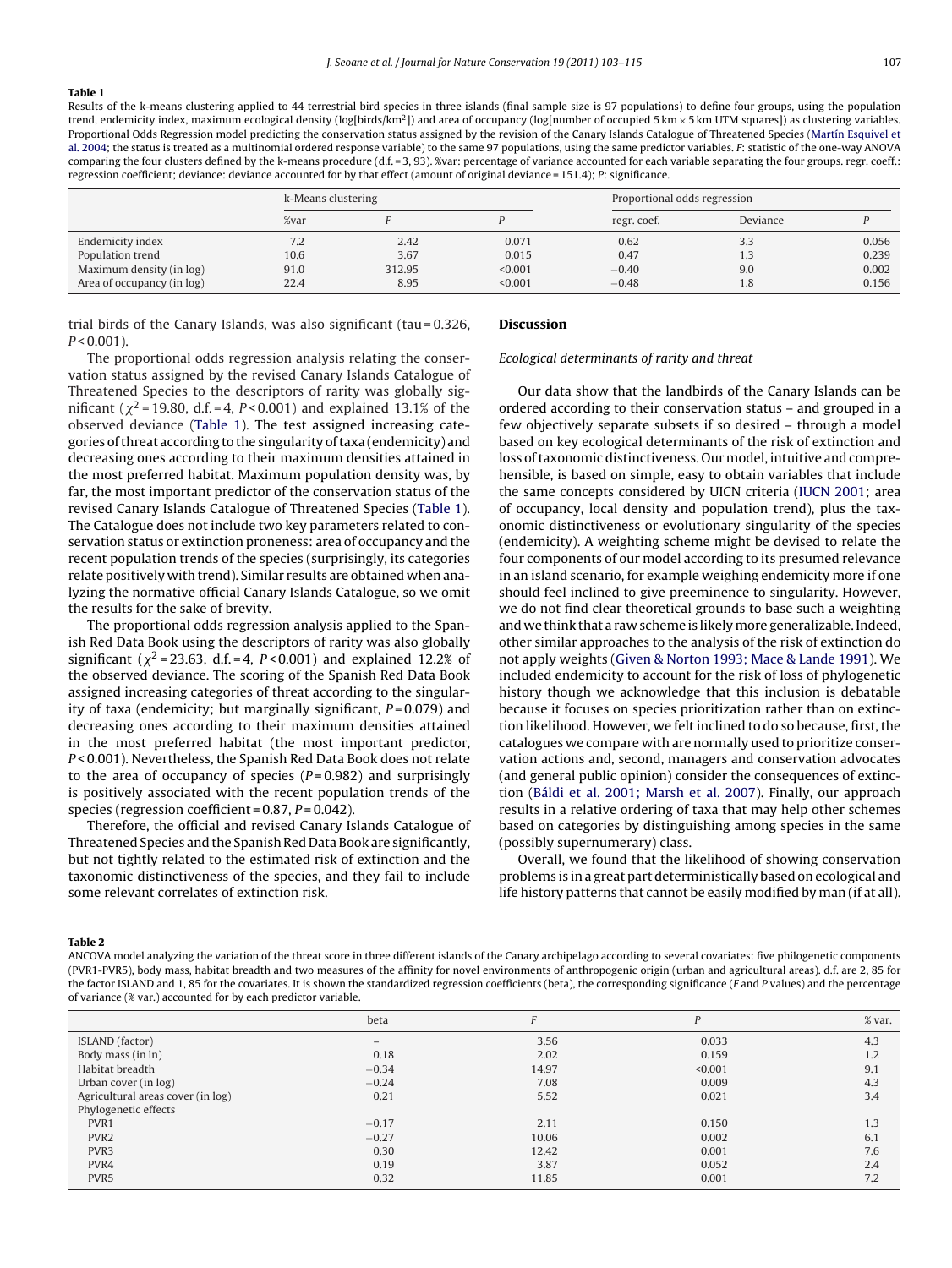<span id="page-5-0"></span>

**Fig. 1.** Average threat scores of 44 terrestrial bird species in three islands of the Canary Islands (97 populations) in four categories of the Spanish Red Data Book (Madroño et al. 2005) and the official Canary Islands Catalogue of Threatened Species [\(Martín Esquivel et al. 2004\).](#page-11-0) For the SCORE, denoting the risk of extinction and loss of taxonomic distinctiveness in the Canary Islands, see [Appendix B. 0](#page-8-0) – Not threatened, 1 – special interest or near threatened, 2 – vulnerable, and 3 – endangered. Vertical bars denote ±one standard error.

First, density relates negatively to body size, with large-sized taxa frequently showing lower local abundances and population sizes, and thus, presumably, higher extinction risks [\(Cardillo et al. 2005;](#page-10-0) [Carrascal & Tellería 1991; Gaston & Blackburn 2000; Marquet et al.](#page-10-0) [1995\).](#page-10-0) This size-related pattern is, from a manager's perspective, a natural constraint to the maximum number of individuals that a given place may harbour, regardless of the conservation efforts invested in that area. Thus, the manager should not simply focus on how scarce a species is, but on whether its population density in the preferred habitat is lower than that expected by their size. Second, range size correlates positively with habitat breadth in numerous taxa and habitats (for the Canary Islands: [Carrascal et](#page-11-0) [al. 2008c;](#page-11-0) and elsewhere: [Gaston 2003; Hurlbert & White 2007\).](#page-11-0) Stenotopic species tend to show reduced distributions and are more sensitive to human alterations [\(Swihart et al. 2003\),](#page-12-0) but the habitat preferences patterns exhibited by a particular species can be considered unmodifiable (although anthropic-related perturbations may expel a species from its preferred habitat under direct degradation or fragmentation). Third, the degree of endemicity, as a measure of taxonomic singularity attained in evolutionary time,



**Fig. 2.** Relationship between the threat scores of 44 terrestrial bird species of the Canary Islands and the categories defined in the revised Canary Islands Catalogue of Threatened Species ([Martín Esquivel et al. 2004\),](#page-11-0) in three islands representative of the environmental characteristics of the archipelago. 0 – Not threatened, 1 – special interest, 2 – vulnerable, and 3 – endangered species.

is unchangeable. Fourth, rarity and threat risk is not randomly distributed throughout the evolutionary history of species, but it is more concentrated in some clades than in others [\(Gage et al. 2004;](#page-11-0) [Gittleman & Purvis 1998; McKinney 2001\).](#page-11-0) This is clearly shown by the results of this paper, as phylogenetic effects account for 24.3% of the variation within taxa in the threat score. Finally, interactions between life history and human-caused threats, such as habitat loss and direct exploitation, may result in different effects of the threats on different taxa [\(Owens & Bennett 2000\).](#page-12-0) If fore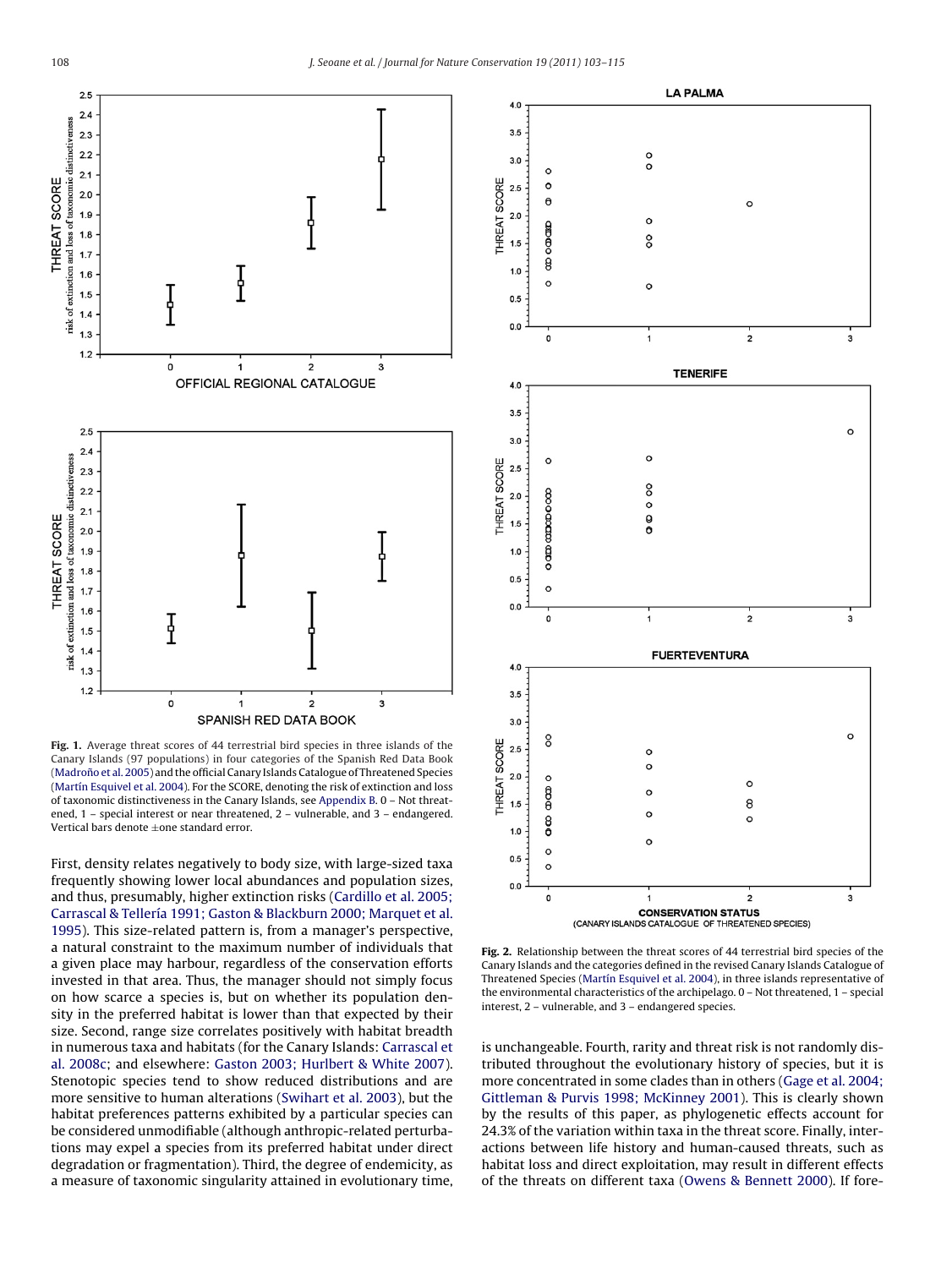seen, these provide the opportunity to tailor conservation actions for specific groups of taxa. Nevertheless, and because population decline in several species is strongly linked with alteration of agricultural habitats [\(Martín & Lorenzo 2001; e](#page-11-0).g., Burhinus oedicnemus, Streptopelia turtur, Carduelis cannabina, Carduelis carduelis, Petronia petronia; see the positive association between preferences for agricultural cover and the threat score in [Table 2\),](#page-4-0) changing agricultural practice is the primary driver of population declines, which is certainly something that can be mitigated by conservation actions and policy intervention.

We did not find a significant relationship between body size and threat score. Large body size is apparently a common correlate of present extinction susceptibility in many vertebrate groups ([Brook](#page-10-0) [& Bowman 2005; Purvis et al. 2003; Reynolds et al. 2005\),](#page-10-0) and especially so in birds ([Gaston & Blackburn 1995; Owens & Bennett](#page-11-0) [2000\).](#page-11-0) Nevertheless, several authors have empirically showed that large-bodied species of island avifaunas do not suffer from a higher extinction proneness when compared with small-sized ones (e.g., [Faaborg 1982; Gottelli & Graves 1990; Thiollay 1998\).](#page-11-0) It must also be noted that some large-bodied species in the Canary Islands hold elevated population densities (C. undulata: [Carrascal et al. 2006;](#page-11-0) C. corax: [Nogales 1994;](#page-12-0) Cursorius cursor: [Palomino et al. 2008\).](#page-12-0) On the other hand, among several endemic taxa now extinct there are small and big species, which illustrate the lack of a clear pattern of body size and extinction in the Canary Islands ([Gangoso et al.](#page-11-0) [2006; Martín & Lorenzo 2001; Rando & Alcover 2008; Rando et](#page-11-0) [al. 1999\):](#page-11-0) Puffinus holeae (c. 700 g), Haematopus meadewaldoi (perhaps 600–800 g), P. olsoni (c. 350 g), Coturnix gomerae (probably c. 150 g), Emberiza alcoveri (c. 37 g), Carduelis triasi (<50 g). Similarly, several terrestrial breeding bird species varying greatly in size have experienced severe conservation problems or local extinctions in the past 50 years ([Gangoso et al. 2006; Martín & Lorenzo 2001\):](#page-11-0) C. undulata (1200–2400 g), two birds of prey (Milvus milvus and N. percnopterus; 550–2200 g), C. rufescens (23 g) and the endemic Fringilla teydea polatzeki (30 g).

Therefore, managers seem to have limited room to fight conservation threat because some species naturally tend to be rare considering habitat preferences, ecological width and the allometric relationship of body mass with population density. These traits are inherent to each species and cannot be altered by any conservation program. This situation is particularly striking in islands, where it is obvious that small land masses harbour spatially restricted, small populations. But the key question is not how scarce the species are, but to ascertain the extinction proneness or which species are threatened and which will be next ([Manne & Pimm](#page-11-0) [2001\).](#page-11-0)

## Association between administrative catalogues and measures of extinction risk

The administrative lists and the Spanish Red Data Book tested are poorly related to descriptors ordering the extinction risk and loss of taxonomic singularity, so some changes would make their categories more coherent. Moreover, although the Spanish Red Data Book and the revision of the official Catalogue explicitly take into account raw estimates of density, endemicity and area of occupancy, they do not correlate with population trends (see [Table 1\).](#page-4-0) Population changes are taken into account to estimate extinction risk and general biodiversity loss [\(Gregory et al. 2005; IUCN 2001\).](#page-11-0) Trends help to discover the causes of threat and may be used as an early warning signal of conservation problems, so they are crucial pieces of information [\(Newton 2004; Seoane & Carrascal 2008;](#page-12-0) [Van Turnhout et al. 2007\).](#page-12-0) We found that even a crude measure of population trend helps to characterize the degree of threat.

The 97 taxa (population-island) of bird species cluster together according to the descriptors or rarity and taxonomic distinctiveness after applying a objective mathematical clustering approach. There are two extreme groups, one composed mainly of non-endemic taxa with large within-island ranges, high densities and positive or stable trends (around half of the total studied taxa), and another of rare species that are currently restricted to few places where they attain low abundances and/or have undergone severe reductions in the last 25 years (although they were likely more common in the near past; [Martín & Lorenzo 2001\).](#page-11-0) There exist many coincidences between the official normative list of the Canary Islands Catalogue of Threatened Species and the cluster of species of high conservation concern: 12 out of 21 species in this cluster are considered as endangered or vulnerable in the normative catalogue (e.g., N. percnopterus and C. undulata in Fuerteventura, B. oedicnemus and Upupa epops in Tenerife and La Palma, Falco pelegrinoides and C. corax). Conversely, the administrative revision of the Canary Islands Catalogue of Threatened Species [\(Martín et al. 2005\)](#page-11-0) downgrades many species to categories of low conservation concern that have high threat scores in our classification: only four out of 21 species included in the cluster of highest risk are considered as endangered or vulnerable by this administrative revision.

There are also many points of agreement in the set of nonendangered species between our ordination and clustering of species and the position of the species in the normative or administrative revision of the Canary Islands Catalogue of Threatened Species. Thus, none of the 52 populations included in our two groups of least concern (codes 0 and 1 in [Appendix B\)](#page-8-0) is considered vulnerable by the administrative revision of the Canary Islands Catalogue. On the contrary, the older normative catalogue shows more discrepancies: seven of those taxa are considered vulnerable (C. bollii, C. junoniae in Tenerife and La Palma, Pyrrhocorax pyrrhocorax, Saxicola dacotiae and F. teydea in Tenerife). However, these species have undergone positive population trends in the last 25 years and have large populations in the islands they inhabit ([Carrascal et al.](#page-11-0) [2008a; Lorenzo 2007; Martín & Lorenzo 2001; Martín Esquivel et al.](#page-11-0) [2004\),](#page-11-0) thus it is questionable whether they should raise immediate conservation concerns.

We found a larger disagreement with the Spanish Red Data Book. This is built by first applying global IUCN criteria designed for the whole distribution area of species to a local geographic context. Then, the categories of threat are claimed to be elaborated by using regional guidelines that take into account the contribution of Canary populations to the world population of each species. However, a meticulous reading of the species accounts reveals that this regional correction has not been done, at least quantitatively. Indeed, there is little reference to the guidelines in the text of the species accounts and when sizes of island populations are estimated these are apparently based on expert opinion rather than on factual data. Reported population sizes (generally not attributed) are much lower than recent estimates based on standardized sampling design and methods (see for example [Carrascal et al. 2008a,](#page-11-0) [2008b; Palomino et al. 2008\).](#page-11-0) Moreover, to our view the species accounts overstate the likely (or just presumed) negative effect of human impacts and the fact that the species/populations are endangered because they live in areas <5000 km<sup>2</sup>, thus making them more prone to enter a category of threat. Dubiously, the categories of this red book correlate positively with recent population trend (more positive trends for higher threat categories). All in all, we think the Spanish Red Data Book tend to err too much on the side of caution for the Canary taxa, as might be commonplace in local lists of endangered species (see [Craig 2006\).](#page-11-0) This overly cautionary view can overwhelm policy makers and managers and policy, which could have difficulties to prioritize among species.

We find two general dilemmas when confronting the extinction risk predicted by our model to the actual process of assigning a threat category. First, there are several species that were widely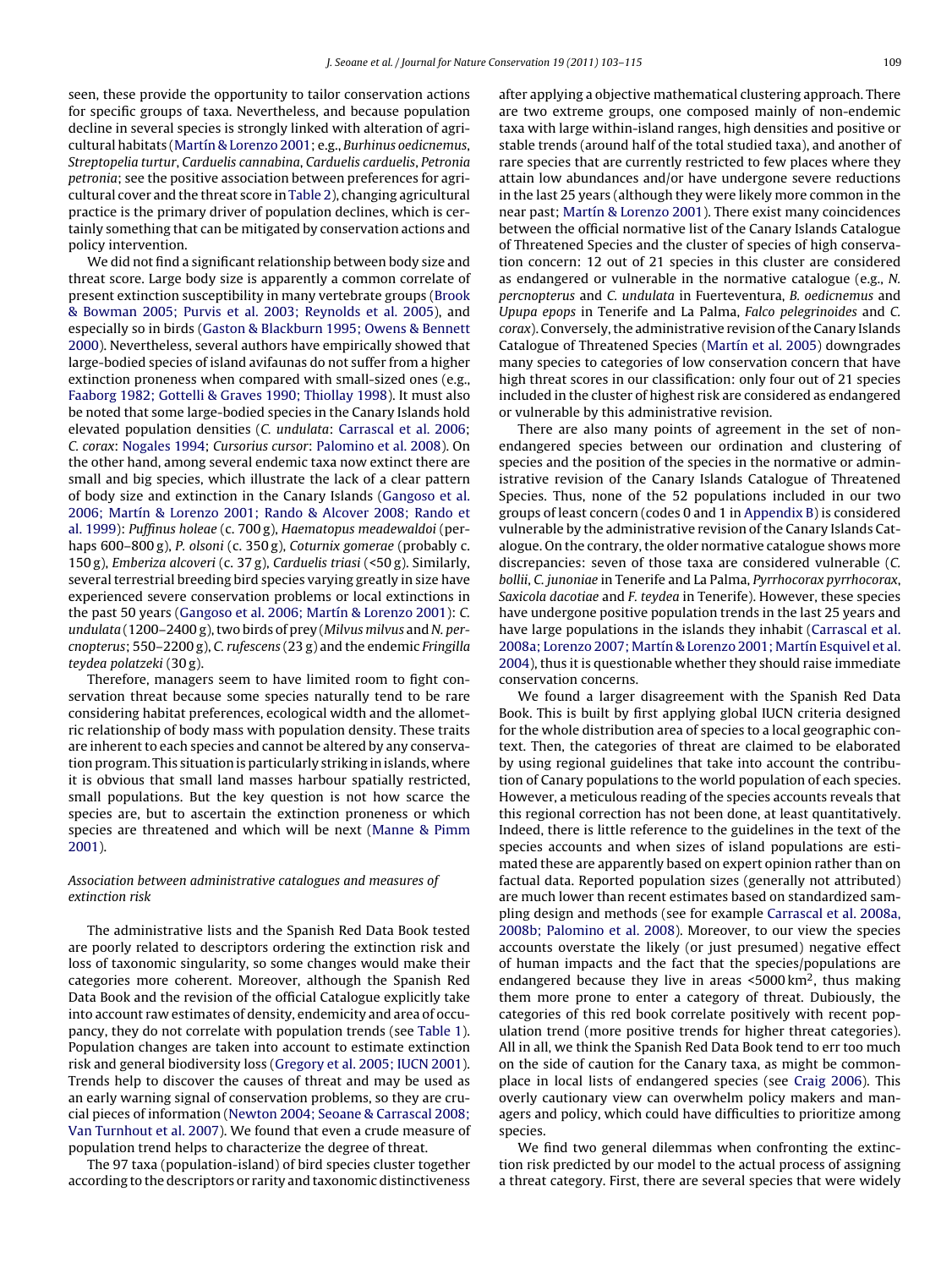<span id="page-7-0"></span>distributed and very abundant in the first half of the XX century but are currently on the brink of extinction likely due to the abandonment of traditional agricultural activity. So, what should managers and legislators do with this set of species that show a high degree of ecological rarity (and thus a high likelihood of extinction) but are not taxonomically singular (i.e., they are not endemic)? Managers would probably not be willing to invest part of their scarce resources on the conservation of these seemingly anthropic species. What category of threat should be assigned to them? Rarity alone would assign them to the maximum category, though those species benefited from human alteration of natural habitats (deforestation for pasturelands and agriculture) and once this human transformation of land ceased, they became scarce and are now about to disappear. This is the case of several autochthonous species in La Palma and Tenerife (Coturnix coturnix, U. epops, P. petronia, C. carduelis, C. cannabina, Miliaria calandra). Also, from the point of view of sheer species richness they amount close to 20% of the terrestrial birds in La Palma, and thus their disappearance would mean a considerable loss of biodiversity. The disappearance would likely be irreversible for practical terms, because those species occupy oceanic islands at the very southwestern limit of their Palaearctic distribution range, which would make it very difficult for them to immigrate and establish again. They are not recent invaders and conservation advocates consider them to be part of the natural fauna in their own right. Indeed, some of these non-endemic species reach high threat scores and are included in the cluster of highest conservation concern in our ordination/classification of proneness to extinction risk (see code 3 for variable KM-4 in [Appendix B\).](#page-8-0)

Second, five species are overvalued in the normative Canary Catalogue according to our model of rarity (C. bollii, C. junoniae, P. pyrrhocorax, S. dacotiae and F. teydea are considered 'vulnerable' in the Catalogue). Although four of them are endemic species, they are abundant in their preferred habitats. The administrative revision of the Canary Catalogue downgrades these five species to the categories of 'non-threatened' or 'special interest'. However, given that S. dacotiae and P. phyrrocorax currently occupy just one island ([Martín & Lorenzo 2001;](#page-11-0) there is some evidence that they could have occupied other islands as well in the past, [Rando et](#page-12-0) [al. 1997\)](#page-12-0) and they raise social interest, they could be left, debatably, in a middle category. We contend that, when building a list of threat, managers, legislators and conservation advocates would frequently find these dissonances between any general model of extinction risk and the social interest a particular species raises, and that the solution to these dilemmas calls for the consideration of a set of social and economic values external to the building of any objective model of rarity ([Farrier et al. 2007; Leonard 2008\).](#page-11-0)

Finally, two endemic subspecies (Accipiter nisus granti and Buteo buteo insularum) have high threat scores and are included in the highest cluster of conservation concern of our analyses, but they are not included in the high threat categories of the catalogues (considered of 'special interest' by the normative catalogue, and as 'non-threatened' by its administrative revision). These raptor species have 'slow' life cycles and live at low densities [\(Gaston &](#page-11-0) [Blackburn 2000; Reynolds 2003\).](#page-11-0) Therefore, if they have restricted geographical ranges, it is probable that declining abundances and range sizes mediated by habitat loss or mortality render them more susceptible to local extinctions that would result in their extirpation from small islands. In insular volcanic environments the probability of catastrophic natural phenomena is high (e.g., volcanic eruptions, storms) and the influence of human impacts are proportionally higher due to the small area ([Fernández-Palacios &](#page-11-0) [Whittaker 2008; Whittaker & Fernández-Palacios 2007\).](#page-11-0) Therefore, in our opinion it would be sensible to upgrade them to higher categories of conservation concern, especially considering that their local extinction implies an irreparable loss of taxonomic singularity (because they are endemic taxa), in spite of their currently safe conservation status.

In conclusion, simple ecological models similar to the one presented here could be built to quantify the threat status of avifaunas elsewhere. Different bird populations may suffer from different environmental pressures across the distribution range of this taxa (changes in climate, patchiness, isolation, human impacts, etc.), which determine local variations in extinction proneness and threat status [\(Isaac & Cowlishaw 2004\).](#page-11-0) In our opinion, the ecological bases of rarity [\(Gaston 1994; Manne & Pimm 2001\)](#page-11-0) should be taken into account at the regional scale to understand why some populations/species are at higher extinction risk whereas others remain relatively safe. This approach would provide firmer grounds on which to base conservation priorities, complementary to other current alternatives ([Gärdenfors 2001\).](#page-11-0)

#### **Acknowledgements**

This paper was funded by projects CGL2005-02642/BOS of the Spanish Ministry of Educación y Ciencia, by a CENTINELA for the monitoring and management of Macaronesian endangered species (Interreg III-B Acores-Canarias-Madeira 2000–2006), and by the Consejería de Medio Ambiente of the Canary Government. We also thank César Luis Alonso, Vicente Polo and Juan Carlos Illera for help in the field work and the discussion of some ideas, and Claire Jasinski for improving the English of the manuscript.

## **Appendix A.**

Synthesis of the criteria used by [Martín et al. \(2005\)](#page-11-0) to revise the Canary Islands Catalogue of Threatened Species, the official document for the oceanic archipelago of the Canary Islands.

[Martín et al. \(2005\)](#page-11-0) state that while working for the Canary regional government they were compelled to develop alternative criteria to the UICN scheme for the Canary Catalogue of Threatened Species. They argued that this was so mainly because they did not find the UICN scheme – which is designed for global assessments – to suit adequately their insular territorial context, since it tends to overvalue threat status in islands due to their small areas (see an elaboration of this argument in [Martín 2009\).](#page-12-0)

[Martín et al. \(2005\)](#page-11-0) revision focused on evolutionary significant units, defined as those natural populations whose extinction would imply the disappearance of an endemic taxa. Also, they extend the focus to closed populations, even though these populations may not be morphologically or genetically different from others in continental areas or neighboring islands.

Their scheme proceeds according to two main steps. First, they evaluate whether a given taxa shows either a decline in population size, a deleterious change in distribution (decreasing occupancy and increasing fragmentation), or an increase in extinction probability. They assign three categories of threat as follows (for the complete set of criteria, please, see pp. 86–87 in the original reference):

## Endangered (from the Spanish "en peligro de extinción"):

If population size or distribution have decreased by 75% in the last 10 years or three generations. This threshold is lowered to 20% if the number of mature individuals is less than 250. This category also applies if occupancy is below 20  $km<sup>2</sup>$  (for native taxa present in more than one island), 5  $km^2$  (for native taxa present in just one island) or  $2.5 \text{ km}^2$  (for native taxa occupying less than 1% of an island).

Also, the same applies if range size is lower than 200 km2 and the ratio between the number of occupied localities and the number of occupied islands is equal or greater than 4.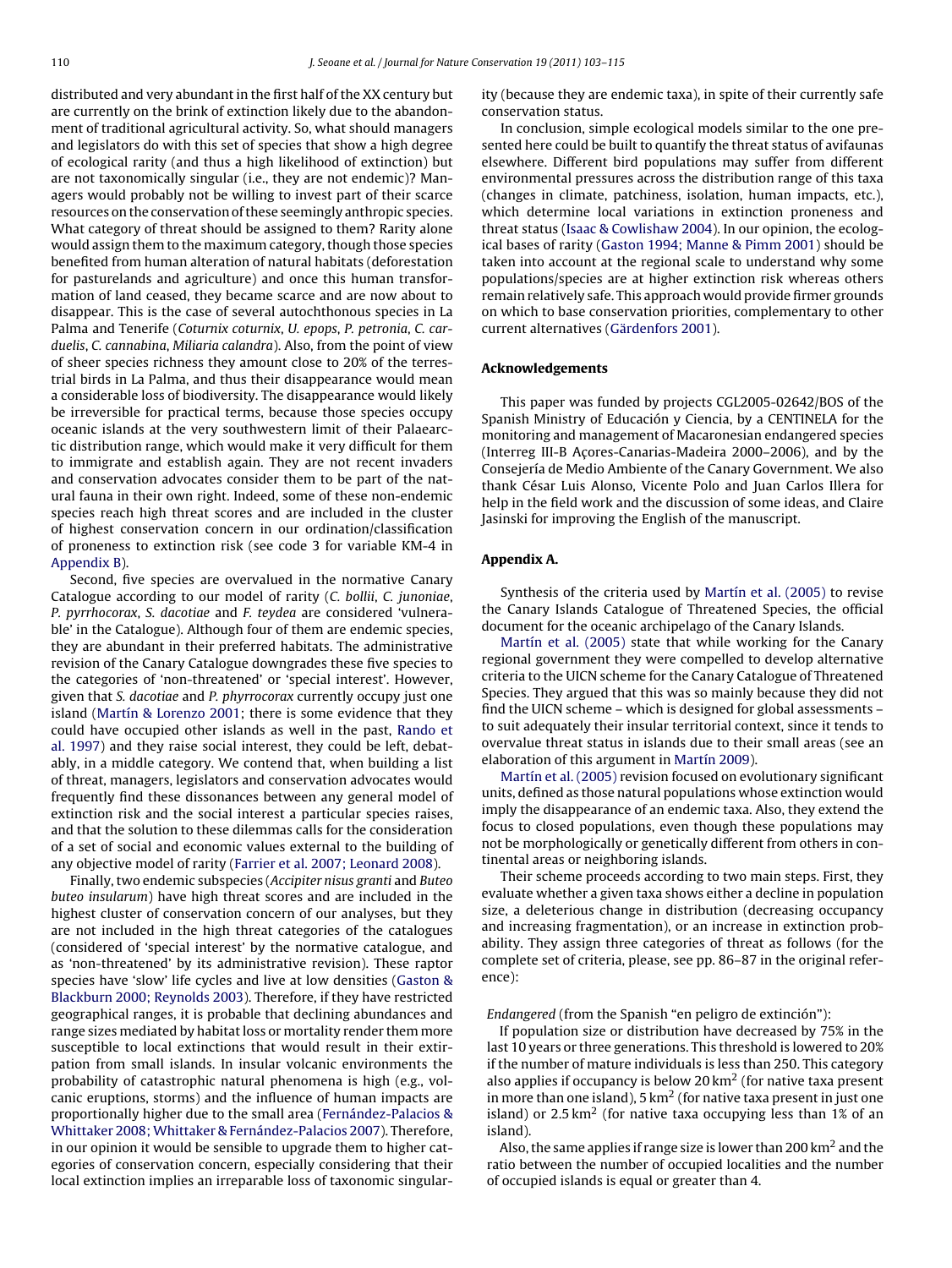<span id="page-8-0"></span>Populations with fewer than 25 mature individuals qualify as Endangered if have negative trends or fluctuations in size.

If the threat affects mainly to habitat, the category is Sensitive to habitat alteration (from the Spanish "sensible a la alteración del hábitat").

Vulnerable (from the Spanish "vulnerable"):

If population size or distribution have decreased by 50% in the last 10 years or three generations. The population threshold is lowered to 10% if the number of mature individuals is less than 1000. This category also applies if occupancy is below 80  $km<sup>2</sup>$  (for native taxa present in more than one island),  $20 \text{ km}^2$  (for native taxa present in just one island) or 10 km2 (for native taxa occupying less than 1% of an island).

Also, the same applies if range size is lower than 200 km2 and the ratio between the number of occupied localities and the number of occupied islands is equal or greater than 3.

Populations with fewer than 100 mature individuals qualify as Vulnerable if have negative trends or fluctuations in size. Special interest (from the Spanish "de interés especial"):

Not necessarily declining but with cultural, ecological or scientific interest. These are not considered threatened species as they are not declining – as opposed to the other three categories.

#### **Appendix B.**

Species data for the terrestrial birds in the Canary Islands. For each taxa and island (ISLAND: LP, La Palma; TF, Tenerife; FV, Fuerteventura) the following are given: the degree of endemicity (ENDEM: 0 – recently introduced taxa; 1, autochthonous taxa shared with continental areas; 2, endemic subspecies for the Canary Islands; 3, endemic species for the Canary Islands), the population trend (TREND: −1, clearly declining; +1, clearly increasing, and 0 for stable or cyclic populations or unknown trend), ecological density (DENS, in birds/ $km<sup>2</sup>$ ) estimated for the most preferred habitat, the area of occupancy (nUTM or number of  $5 \text{ km} \times 5 \text{ km}$ ) UTM squares with sure or probable breeding), the value given by the model of threat built with these variables (SCORE), body mass (MASS, in g), habitat breadth (HB), and coverage of urban areas (URBAN) and agricultural environments (AGRIC) in those 0.5 km transects where the species were observed. CTS: categories of the official Canary Islands Catalogue of Threatened Species ("risk of extinction" – 3; "sensible to habitat alteration" and "vulnerable" – 2; "special interest" – 1; "non-threatened" – 0); CTSr gives the revised category of threat in the Canary Islands Catalogue of Threatened Species ([Martín Esquivel et al. 2004\):](#page-11-0) 0 – not threatened, 1 – special interest, 2 – vulnerable, and 3 – endangered. SRDB: categories of the Spanish Red Data Book; "endangered" – 3; "vulnerable" – 2; "near threatened" – 1; "non-threatened" – 0. KM-4 assigns each population-island to any of the four groups obtained after applying the k-means procedure with variables ENDEMIC, TREND, DENS and nUTM (ordered from 0 – not threatened to 3 – highest conservation concern). Neither Miliaria calandra nor Petronia petronia were found in the surveys on La Palma, but the current Breeding Bird Atlas for the Canaries report these species as very scarce breeders in the period 2000–2003. We considered it was best to act prudently and include them with the lower density we registered for any species, assigned to the preferred habitat according to the Breeding Bird Atlas (0.5 birds/ $km<sup>2</sup>$ ).

| Species               | <b>ISLAND</b> | <b>ENDEM</b>   | <b>TREND</b>   | <b>DENS</b> | nUTM           | <b>SCORE</b> | <b>MASS</b> | HB   | <b>URBAN</b> | <b>AGRIC</b> | <b>CTS</b>     | CTSr           | <b>SRDB</b>    | $KM-4$         |
|-----------------------|---------------|----------------|----------------|-------------|----------------|--------------|-------------|------|--------------|--------------|----------------|----------------|----------------|----------------|
| Accipiter nisus       | LP            | 2              | 0              | 0.4         | 19             | 2.28         | 204         | 0.41 | 1.0          | 20.4         | $\mathbf{1}$   | $\mathbf{0}$   | $\overline{2}$ | 3              |
| Accipiter nisus       | TF            | 2              | $\Omega$       | 0.4         | 37             | 2.02         | 204         | 0.14 | 0.0          | 0.0          | $\mathbf{1}$   | $\Omega$       | $\overline{2}$ | 3              |
| Alectoris barbara     | <b>FV</b>     | $\Omega$       | $\bf{0}$       | 9.4         | 34             | 1.01         | 480         | 0.41 | 0.0          | 8.7          | $\bf{0}$       | $\mathbf{0}$   | $\Omega$       | 1              |
| Alectoris barbara     | LP            | $\Omega$       | 1              | 3.5         | 23             | 0.78         | 480         | 0.31 | 0.5          | 11.3         | $\mathbf{0}$   | $\mathbf{0}$   | $\Omega$       | $\mathbf{1}$   |
| Alectoris barbara     | TF            | $\Omega$       | $-1$           | 14.1        | 64             | 1.21         | 480         | 0.17 | 1.6          | 13.5         | $\mathbf{0}$   | $\mathbf{0}$   | $\Omega$       | $\overline{2}$ |
| Anthus berthelotii    | <b>FV</b>     | 3              | 0              | 50.4        | 75             | 1.50         | 16.5        | 0.77 | 0.3          | 15.9         | $\mathbf{1}$   | $\Omega$       | $\Omega$       | $\theta$       |
| Anthus berthelitii    | LP            | 3              | 0              | 64.5        | 37             | 1.74         | 16.5        | 0.20 | 0.7          | 6.0          | $\mathbf{1}$   | $\mathbf{0}$   | $\bf{0}$       | 0              |
| Anthus berthelotii    | TF            | 3              | $\Omega$       | 53.3        | 88             | 1.43         | 16.5        | 0.45 | 0.8          | 37.3         | $\mathbf{1}$   | $\mathbf{0}$   | $\bf{0}$       | $\bf{0}$       |
| Bucanetes githagineus | <b>FV</b>     | 1              | $\bf{0}$       | 46.0        | 54             | 0.97         | 18.1        | 0.62 | 0.5          | 22.3         | $\mathbf{1}$   | $\mathbf{0}$   | 3              | 1              |
| Bucanetes githagineus | TF            | $\mathbf{1}$   | $-1$           | 6.1         | 5              | 2.64         | 18.1        | 0.11 | 0.8          | 21.1         | $\mathbf{1}$   | $\mathbf{0}$   | 3              | $\overline{2}$ |
| Burhinus oedicnemus   | <b>FV</b>     | 2              | 0              | 3.5         | 35             | 1.78         | 461         | 0.51 | 0.0          | 35.7         | $\mathbf{1}$   | $\mathbf{0}$   | 3              | $\overline{2}$ |
| Burhinus oedicnemus   | LP            | $\overline{2}$ | 0              | 0.4         | $\overline{4}$ | 2.89         | 461         | 0.18 | 2.5          | 54.5         | $\overline{2}$ | $\mathbf{1}$   | 3              | 3              |
| Burhinus oedicnemus   | TF            | $\overline{2}$ | $-1$           | 1.6         | 16             | 2.68         | 461         | 0.09 | 0.5          | 13.2         | $\overline{2}$ | 1              | 3              | 3              |
| Buteo buteo           | <b>FV</b>     | 2              | $\theta$       | 0.8         | 34             | 1.97         | 806.5       | 0.44 | 0.0          | 21.0         | $\mathbf{1}$   | $\Omega$       | 1              | 3              |
| Buteo buteo           | LP            | 2              | $\Omega$       | 0.4         | 21             | 2.24         | 806.5       | 0.53 | 3.1          | 25.7         | $\mathbf{1}$   | $\mathbf{0}$   | 1              | 3              |
| Buteo buteo           | TF            | $\overline{2}$ | $\overline{0}$ | 1.1         | 28             | 2.01         | 806.5       | 0.27 | 1.4          | 19.2         | $\mathbf{1}$   | $\mathbf{0}$   | $\mathbf{1}$   | 3              |
| Calandrella rufescens | <b>FV</b>     | $\mathbf{1}$   | $\Omega$       | 94.0        | 65             | 0.81         | 23.3        | 0.54 | 0.0          | 35.4         | $\mathbf{1}$   | 1              | 3              | $\bf{0}$       |
| Carduelis cannabina   | <b>FV</b>     | $\overline{2}$ | $\theta$       | 22.5        | 29             | 1.63         | 17.6        | 0.55 | 8.7          | 9.8          | $\mathbf{0}$   | $\mathbf{0}$   | $\Omega$       | 1              |
| Carduelis cannabina   | LP            | $\overline{2}$ | $-1$           | 16.3        | 11             | 2.55         | 17.6        | 0.26 | 6.1          | 84.4         | $\mathbf{0}$   | $\mathbf{0}$   | $\bf{0}$       | $\mathbf{1}$   |
| Carduelis cannabina   | TF            | $\overline{2}$ | $\bf{0}$       | 63.1        | 38             | 1.40         | 17.6        | 0.18 | 1.7          | 86.9         | $\mathbf{0}$   | $\mathbf{0}$   | $\Omega$       | $\bf{0}$       |
| Carduelis carduelis   | <b>FV</b>     | 1              | $-1$           | 2.7         | $\overline{7}$ | 2.61         | 16          | 0.19 | 1.3          | 57.5         | $\bf{0}$       | $\mathbf{0}$   | $\Omega$       | $\overline{c}$ |
| Carduelis carduelis   | TF            | $\mathbf{1}$   | $-1$           | 1.9         | 29             | 2.09         | 16          | 0.20 | 27.0         | 46.2         | $\mathbf{0}$   | $\mathbf{0}$   | $\Omega$       | 2              |
| Carduelis chloris     | TF            | $\mathbf{1}$   | $\bf{0}$       | 3.7         | 29             | 1.51         | 26.5        | 0.16 | 36.9         | 54.2         | $\mathbf{0}$   | $\mathbf{0}$   | $\bf{0}$       | $\overline{2}$ |
| Chlamydotis undulata  | <b>FV</b>     | $\mathbf{1}$   | $-1$           | 1.0         | 28             | 2.18         | 1245        | 0.23 | 0.0          | 29.6         | 3              | 1              | 3              | 3              |
| Columba bolli         | LP            | 3              | $\mathbf{1}$   | 58.3        | 15             | 1.61         | 286         | 0.14 | 0.0          | 0.0          | $\overline{2}$ | 1              | $\mathbf{1}$   | 1              |
| Columba bolli         | TF            | 3              | $\mathbf{1}$   | 35.9        | 19             | 1.57         | 286         | 0.14 | 0.1          | 0.6          | $\overline{2}$ | $\mathbf{1}$   | $\mathbf{1}$   | $\mathbf{1}$   |
| Columba junoniae      | LP            | 3              | $\mathbf{1}$   | 42.9        | 23             | 1.48         | 328.7       | 0.27 | 0.3          | 6.5          | $\overline{2}$ | 1              | 3              | $\mathbf{1}$   |
| Columba junoniae      | TF            | 3              | 1              | 13.0        | 13             | 1.84         | 328.7       | 0.07 | 0.0          | 0.0          | $\overline{2}$ | 1              | 3              | $\mathbf{1}$   |
| Columba livia         | <b>FV</b>     | 1              | $\bf{0}$       | 130.7       | 38             | 0.98         | 216         | 0.21 | 33.8         | 13.0         | $\bf{0}$       | $\mathbf{0}$   | $\Omega$       | $\theta$       |
| Columba livia         | LP            | $\mathbf{1}$   | $\bf{0}$       | 117.9       | 31             | 1.07         | 216         | 0.45 | 13.4         | 74.9         | $\mathbf{0}$   | $\mathbf{0}$   | $\Omega$       | $\bf{0}$       |
| Columba livia         | TF            | $\mathbf{1}$   | $\bf{0}$       | 121.2       | 72             | 0.74         | 216         | 0.31 | 36.6         | 16.0         | $\bf{0}$       | $\mathbf{0}$   | $\Omega$       | $\bf{0}$       |
| Corvus corax          | <b>FV</b>     | $\overline{2}$ | $\Omega$       | 0.7         | 46             | 1.87         | 1250        | 0.81 | 0.0          | 18.9         | $\overline{2}$ | $\overline{2}$ | 3              | 3              |
| Corvus corax          | LP            | $\overline{c}$ | $\bf{0}$       | 1.2         | 16             | 2.21         | 1250        | 0.31 | 0.4          | 7.2          | $\overline{2}$ | $\overline{2}$ | 3              | 3              |
| Corvus corax          | TF            | $\overline{2}$ | $-1$           | 0.1         | 11             | 3.16         | 1250        | 0.07 | 0.0          | 0.0          | $\overline{2}$ | 3              | 3              | 3              |
| Coturnix coturnix     | <b>FV</b>     | $\mathbf{1}$   | $\bf{0}$       | 13.4        | 20             | 1.50         | 98.4        | 0.24 | 0.0          | 72.8         | $\bf{0}$       | $\mathbf{0}$   | $\bf{0}$       | $\mathbf{1}$   |
| Coturnix coturnix     | LP            | $\mathbf{1}$   | $-1$           | 0.4         | 15             | 2.54         | 98.4        | 0.18 | 2.5          | 54.5         | $\mathbf{0}$   | $\mathbf{0}$   | $\bf{0}$       | 3              |
| Coturnix coturnix     | TF            | $\mathbf{1}$   | 0              | 4.0         | 15             | 1.76         | 98.4        | 0.07 | 3.6          | 100.0        | $\mathbf{0}$   | $\Omega$       | $\Omega$       | $\overline{c}$ |
| Cursorius cursor      | <b>FV</b>     | $\mathbf{1}$   | 0              | 5.4         | 24             | 1.54         | 108         | 0.20 | 0.0          | 0.0          | $\overline{2}$ | $\overline{2}$ | 3              | $\overline{2}$ |
| Cyanistes teneriffae  | <b>FV</b>     | $\mathbf{1}$   | 0              | 16.8        | 20             | 1.48         | 11.3        | 0.34 | 4.1          | 33.0         | $\overline{2}$ | $\overline{2}$ | 3              | $\mathbf{1}$   |
| Cyanistes teneriffae  | LP            | $\overline{2}$ | $\Omega$       | 29.2        | 22             | 1.71         | 11.3        | 0.46 | 1.5          | 12.1         | $\mathbf{1}$   | $\bf{0}$       | $\bf{0}$       | $\mathbf{1}$   |
| Cyanistes teneriffae  | TF            | 2              | $\theta$       | 71.5        | 86             | 1.07         | 11.3        | 0.56 | 4.1          | 5.7          | $\mathbf{1}$   | $\Omega$       | 3              | $\theta$       |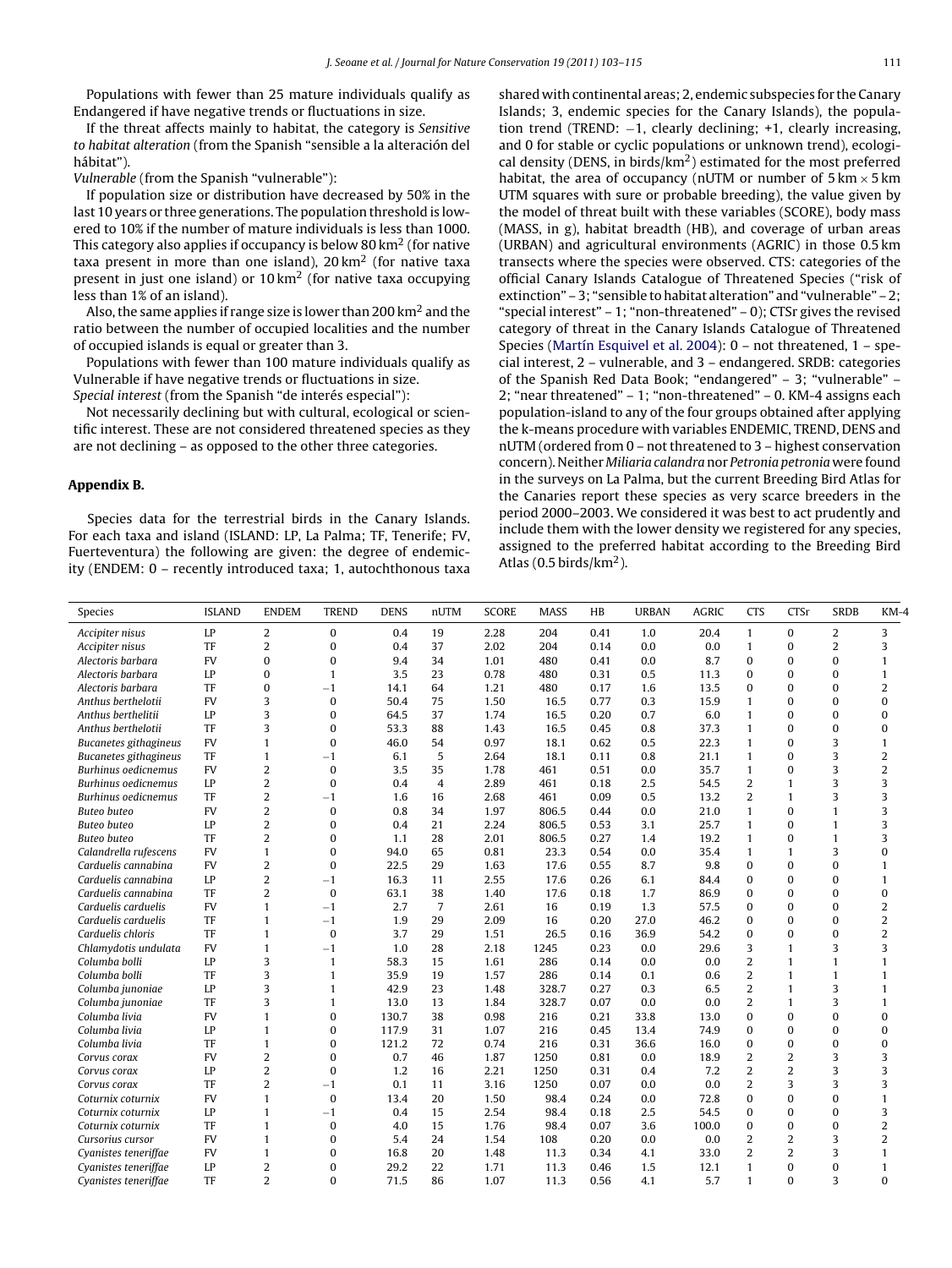<span id="page-9-0"></span>

| Species                                        | <b>ISLAND</b>   | <b>ENDEM</b>                 | <b>TREND</b>                 | <b>DENS</b>   | nUTM                 | <b>SCORE</b> | <b>MASS</b> | HB           | <b>URBAN</b> | <b>AGRIC</b> | <b>CTS</b>        | CTSr                 | <b>SRDB</b>              | KM-4                         |
|------------------------------------------------|-----------------|------------------------------|------------------------------|---------------|----------------------|--------------|-------------|--------------|--------------|--------------|-------------------|----------------------|--------------------------|------------------------------|
| Dendrocopos major                              | TF              | $\overline{2}$               | $\mathbf{1}$                 | 6.7           | 21                   | 1.40         | 80.7        | 0.14         | 0.0          | 0.0          | $\overline{2}$    | $\mathbf{1}$         | $\overline{2}$           | 2                            |
| Erithacus rubecula                             | LP              | $\mathbf{1}$                 | $\mathbf{0}$                 | 60.6          | 18                   | 1.36         | 16.7        | 0.30         | 0.3          | 3.3          | $\mathbf{1}$      | $\mathbf{0}$         | $\mathbf{0}$             | $\mathbf{1}$                 |
| Erithacus rubecula                             | TF              | $\overline{2}$               | $\bf{0}$                     | 88.3          | 46                   | 1.29         | 16.7        | 0.33         | 0.3          | 4.2          | $\mathbf{1}$      | $\bf{0}$             | $\mathbf{0}$             | $\mathbf{0}$                 |
| Falco pelegrinoides                            | <b>FV</b>       | $\mathbf{1}$                 | $\Omega$                     | 0.1           | 8                    | 2.45         | 469.8       | 0.16         | 0.0          | 0.0          | 3                 | $\mathbf{1}$         | 3                        | 3                            |
| Falco pelegrinoides                            | LP              | $\mathbf{1}$                 | $\mathbf{1}$                 | 0.1           | 9                    | 1.90         | 469.8       | 0.09         | 0.0          | 4.9          | 3                 | $\mathbf{1}$         | 3                        | 3                            |
| Falco pelegrinoides                            | TF              | $\mathbf{1}$                 | $\mathbf{1}$                 | 0.1           | 19                   | 1.61         | 469.8       | 0.14         | 0.0          | 0.0          | 3                 | 1                    | 3                        | 3                            |
| Falco tinnunculus                              | <b>FV</b>       | $\overline{\mathbf{c}}$      | $\bf{0}$                     | 2.9           | 51                   | 1.66         | 174.5       | 0.32         | 0.0          | 42.5         | $\mathbf{1}$      | $\bf{0}$             | $\overline{2}$           | 2                            |
| Falco tinnunculus                              | LP              | $\overline{2}$               | $\mathbf 0$                  | 3.6           | 31                   | 1.82         | 174.5       | 0.73         | 5.9          | 39.8         | $\mathbf{1}$      | $\bf{0}$             | $\mathbf{0}$             | $\overline{2}$               |
| <b>Falco tinnunculus</b>                       | TF              | $\overline{2}$               | $\bf{0}$                     | 2.7           | 97                   | 1.41         | 174.5       | 0.64         | 2.5          | 28.1         | $\mathbf{1}$      | $\bf{0}$             | $\mathbf{0}$             | $\overline{2}$               |
| Fringilla coelebs                              | LP              | $\overline{2}$               | $\bf{0}$                     | 112.0         | 25                   | 1.50         | 23          | 0.29         | 0.3          | 2.2          | $\mathbf{1}$      | $\bf{0}$             | 3                        | $\mathbf{0}$                 |
| Fringilla coelebs                              | TF              | $\overline{2}$               | $\bf{0}$                     | 33.4          | 28                   | 1.60         | 23          | 0.22         | 0.5          | 6.7          | $\mathbf{1}$      | 0                    | $\mathbf{0}$             | $\mathbf{1}$                 |
| Fringilla teydea                               | TF              | 3                            | $\mathbf{1}$                 | 37.7          | 31                   | 1.38         | 30.1        | 0.16         | 0.0          | 0.0          | $\overline{2}$    | $\mathbf{1}$         | $\overline{2}$           | $\mathbf{1}$                 |
| Lanius meridionalis                            | <b>FV</b>       | $\mathbf{1}$                 | $\bf{0}$                     | 6.8           | 61                   | 1.15         | 63.5        | 0.80         | 1.4          | 15.7         | $\mathbf{1}$      | $\bf{0}$             | $\mathbf{0}$             | $\overline{2}$               |
| Lanius meridionalis                            | TF              | $\mathbf{1}$                 | $\bf{0}$                     | 2.5           | 24                   | 1.63         | 63.5        | 0.30         | 0.5          | 13.4         | $\mathbf{1}$      | $\bf{0}$             | $\mathbf{0}$             | 2                            |
| Miliaria calandra                              | <b>FV</b>       | $\mathbf{1}$                 | $\bf{0}$                     | 4.3           | 20                   | 1.64         | 43          | 0.21         | 0.0          | 77.2         | $\pmb{0}$         | $\bf{0}$             | $\mathbf{0}$             | 2                            |
| Miliaria calandra                              | LP              | $\mathbf{1}$                 | $-1$                         | 0.5           | $\overline{7}$       | 2.81         | 43          | 0.14         | 4.9          | 100.0        | $\mathbf{0}$      | $\bf{0}$             | $\mathbf{0}$             | 3                            |
| Miliaria calandra                              | TF              | $\mathbf{1}$                 | $-1$                         | 49.9          | 17                   | 1.91         | 43          | 0.09         | 0.4          | 100.0        | $\bf{0}$          | $\bf{0}$             | $\Omega$                 | $\mathbf{1}$                 |
| Motacilla cinerea                              | LP              | $\overline{2}$               | $\bf{0}$                     | 12.5          | 31                   | 1.67         | 18          | 0.29         | 18.5         | 84.1         | $\mathbf{1}$      | $\bf{0}$             | $\mathbf{0}$             | $\mathbf{1}$                 |
| Motacilla cinerea                              | TF              | $\overline{2}$               | $\mathbf{0}$                 | 7.4           | 74                   | 1.40         | 18          | 0.31         | 87.3         | 0.0          | $\mathbf{1}$      | $\bf{0}$             | $\mathbf{0}$             | 2                            |
| Neophron percnopterus                          | FV              | $\overline{c}$               | $-1$                         | 0.3           | 23                   | 2.74         | 2035        | 0.39         | 0.0          | 24.3         | 3                 | 3                    | 3                        | 3                            |
| Passer hispaniolensis                          | <b>FV</b>       | $\mathbf{1}$                 | $\bf{0}$                     | 406.6         | 65                   | 0.63         | 27          | 0.24         | 29.8         | 24.6         | $\pmb{0}$         | $\bf{0}$             | $\mathbf{0}$             | $\mathbf{0}$                 |
| Passer hispaniolensis                          | LP              | $\mathbf{1}$                 | $\Omega$                     | 14.5          | 9                    | 1.81         | 27          | 0.10         | 37.5         | 65.4         | $\mathbf{0}$      | $\Omega$             | $\Omega$                 | $\mathbf{1}$                 |
| Passer hispaniolensis                          | TF              | $\mathbf{1}$                 | $\bf{0}$                     | 153.1         | 70                   | 0.72         | 27          | 0.08         | 83.1         | 3.7          | $\pmb{0}$         | $\bf{0}$             | $\bf{0}$                 | $\bf{0}$                     |
| Petronia petronia                              | TF              | $\mathbf{1}$                 | $^{-1}$                      | 165.2         | 8                    | 2.06         | 31          | 0.08         | 0.2          | 100.0        | $\mathbf{1}$      | 1                    | $\mathbf{0}$             | $\mathbf{0}$                 |
| Phylloscopus canariensis                       | LP              | 3                            | $\mathbf{0}$                 | 248.1         | 40                   | 1.55         | 7.7         | 0.74         | 4.0          | 29.2         | $\mathbf{1}$      | $\bf{0}$             | $\mathbf{0}$             | $\mathbf{0}$                 |
| Phylloscopus canariensis                       | TF              | 3                            | $\bf{0}$                     | 122.3         | 101                  | 1.27         | 7.7         | 0.65         | 5.2          | 16.9         | $\mathbf{1}$      | $\bf{0}$             | $\mathbf{0}$             | $\mathbf{0}$                 |
| Pterocles orientalis                           | <b>FV</b>       | $\mathbf{1}$                 | $\mathbf{1}$                 | 6.7           | 14                   | 1.23         | 474         | 0.43         | 0.0          | 14.6         | $\overline{2}$    | $\overline{2}$       | $\overline{2}$           | 2                            |
| Pyrrhocorax pyrrhocorax                        | LP              | $\mathbf{1}$                 | $\mathbf{1}$                 | 21.6          | 35                   | 0.73         | 321.5       | 0.40         | 4.2          | 22.4         | $\overline{2}$    | $\mathbf{1}$         | 3                        | $\mathbf{1}$                 |
| Regulus regulus                                | LP              | $\overline{2}$               | $\Omega$                     | 146.5         | 21                   | 1.53         | 5.8         | 0.34         | 0.1          | 0.6          | $\mathbf{1}$      | $\bf{0}$             | $\Omega$                 | $\mathbf{0}$                 |
| Regulus regulus                                | TF              | $\overline{\mathbf{c}}$      | 0                            | 210.1         | 36                   | 1.28         | 5.8         | 0.24         | 0.3          | 0.0          | $\mathbf{1}$      | 0                    | $\bf{0}$                 | $\bf{0}$                     |
| Saxicola dacotiae                              | <b>FV</b>       | 3                            | $\bf{0}$                     | 26.4          | 53                   | 1.71         | 16.5        | 0.39         | 0.0          | 7.3          | $\overline{2}$    | $\mathbf{1}$         | 3                        | $\mathbf{1}$                 |
| Scolopax rusticola                             | LP              | $\mathbf{1}$                 | $\bf{0}$                     | 2.0           | 15                   | 1.85         | 305         | 0.20         | 0.0          | 0.0          | $\mathbf{1}$      | $\bf{0}$             | $\mathbf{0}$             | 2                            |
| Scolopax rusticola                             | TF<br><b>FV</b> | $\mathbf{1}$                 | $\bf{0}$<br>$\mathbf 0$      | 2.3           | 17<br>$\overline{7}$ | 1.78         | 305         | 0.07         | 0.0          | 0.0          | $\mathbf{1}$      | $\bf{0}$             | $\mathbf{0}$             | 2                            |
| Serinus canarius                               |                 | 3<br>3                       | $\Omega$                     | 4.0           |                      | 2.73         | 15.3        | 0.33         | 4.0          | 55.4         | $\bf{0}$          | $\bf{0}$             | $\mathbf{0}$             | $\overline{2}$               |
| Serinus canarius                               | LP              |                              |                              | 124.8         | 36                   | 1.67         | 15.3        | 0.52         | 10.6         | 15.6         | $\mathbf{0}$      | $\bf{0}$             | $\mathbf{0}$             | $\mathbf{0}$                 |
| Serinus canarius                               | TF<br><b>FV</b> | 3                            | $\bf{0}$                     | 128.2         | 81                   | 1.35         | 15.3        | 0.38         | 9.0          | 67.9         | $\pmb{0}$         | $\bf{0}$<br>$\Omega$ | $\mathbf{0}$<br>$\Omega$ | 0                            |
| Streptopelia decaocto                          | LP              | $\mathbf{1}$<br>$\mathbf{1}$ | $\mathbf{1}$<br>$\mathbf{1}$ | 240.2<br>54.3 | 43<br>11             | 0.36<br>1.07 | 196<br>196  | 0.12<br>0.17 | 45.6<br>29.0 | 9.0<br>73.6  | $\mathbf{0}$<br>0 | $\Omega$             | $\Omega$                 | $\mathbf{0}$<br>$\mathbf{1}$ |
| Streptopelia decaocto<br>Streptopelia decaocto | TF              | $\mathbf{1}$                 | $\mathbf{1}$                 | 115.5         | 58                   | 0.33         | 196         | 0.07         | 85.6         | 0.9          | $\pmb{0}$         | $\bf{0}$             | $\mathbf{0}$             | $\mathbf{0}$                 |
| Streptopelia turtur                            | <b>FV</b>       | $\mathbf{1}$                 | $\bf{0}$                     | 39.6          | 34                   | 1.17         | 125         | 0.18         | 1.4          | 32.6         | $\mathbf{0}$      | $\bf{0}$             | $\overline{2}$           | $\mathbf{1}$                 |
| Streptopelia turtur                            | LP              | $\mathbf{1}$                 | $\bf{0}$                     | 6.4           | 26                   | 1.49         | 125         | 0.52         | 6.3          | 61.7         | $\pmb{0}$         | $\bf{0}$             | $\overline{2}$           | 2                            |
| Streptopelia turtur                            | TF              | $\mathbf{1}$                 | $\mathbf 0$                  | 18.7          | 84                   | 0.90         | 125         | 0.45         | 6.5          | 21.2         | $\mathbf{0}$      | $\bf{0}$             | $\overline{2}$           | $\mathbf{1}$                 |
| Sylvia atricapilla                             | FV              | $\mathbf{1}$                 | $\mathbf{1}$                 | 2.9           | 5                    | 1.73         | 22.3        | 0.17         | 27.6         | 0.0          | $\mathbf{1}$      | $\bf{0}$             | $\bf{0}$                 | $\overline{2}$               |
| Sylvia atricapilla                             | LP              | $\mathbf{1}$                 | $\bf{0}$                     | 48.4          | 34                   | 1.14         | 22.3        | 0.51         | 11.3         | 70.6         | $\mathbf{1}$      | $\bf{0}$             | $\mathbf{0}$             | $\mathbf{1}$                 |
| Sylvia atricapilla                             | TF              | $\mathbf{1}$                 | $\bf{0}$                     | 30.3          | 78                   | 0.88         | 22.3        | 0.40         | 10.4         | 26.8         | $\mathbf{1}$      | $\bf{0}$             | $\mathbf{0}$             | $\mathbf{1}$                 |
| Sylvia conspicillata                           | <b>FV</b>       | $\overline{2}$               | $\bf{0}$                     | 37.7          | 68                   | 1.24         | 9.5         | 0.57         | 0.2          | 16.9         | $\mathbf{1}$      | $\bf{0}$             | $\mathbf{0}$             | $\mathbf{1}$                 |
| Sylvia conspicillata                           | LP              | $\overline{2}$               | $\bf{0}$                     | 11.6          | 20                   | 1.85         | 9.5         | 0.22         | 1.3          | 14.9         | $\mathbf{1}$      | $\bf{0}$             | $\mathbf{0}$             | $\mathbf{1}$                 |
| Sylvia conspicillata                           | TF              | 2                            | $\bf{0}$                     | 8.7           | 70                   | 1.40         | 9.5         | 0.45         | 1.3          | 36.1         | $\mathbf{1}$      | $\bf{0}$             | $\mathbf{0}$             | $\overline{c}$               |
| Sylvia melanocephala                           | <b>FV</b>       | $\mathbf{1}$                 | $\bf{0}$                     | 46.8          | 16                   | 1.44         | 11.2        | 0.21         | 0.6          | 23.2         | $\mathbf{1}$      | $\bf{0}$             | $\mathbf{0}$             | $\mathbf{1}$                 |
| Sylvia melanocephala                           | LP              | $\mathbf{1}$                 | $\bf{0}$                     | 52.5          | 29                   | 1.20         | 11.2        | 0.27         | 2.7          | 44.3         | $\mathbf{1}$      | $\bf{0}$             | $\mathbf{0}$             | $\mathbf{1}$                 |
| Sylvia melanocephala                           | TF              | $\mathbf{1}$                 | $\bf{0}$                     | 23.0          | 66                   | 0.97         | 11.2        | 0.41         | 1.7          | 23.4         | $\mathbf{1}$      | $\bf{0}$             | $\mathbf{0}$             | $\mathbf{1}$                 |
| Turdus merula                                  | LP              | $\overline{2}$               | $\bf{0}$                     | 130.2         | 33                   | 1.37         | 86.1        | 0.55         | 4.3          | 34.1         | $\pmb{0}$         | $\bf{0}$             | $\mathbf{0}$             | $\mathbf{0}$                 |
| Turdus merula                                  | TF              | $\overline{2}$               | $\bf{0}$                     | 127.6         | 83                   | 1.01         | 86.1        | 0.37         | 5.3          | 14.3         | $\mathbf{0}$      | $\bf{0}$             | $\Omega$                 | $\mathbf{0}$                 |
| Upupa epops                                    | <b>FV</b>       | $\mathbf{1}$                 | $\bf{0}$                     | 3.8           | 48                   | 1.31         | 59.8        | 0.81         | 1.3          | 21.2         | $\overline{2}$    | $\mathbf{1}$         | $\mathbf{0}$             | $\overline{2}$               |
| Upupa epops                                    | LP              | $\mathbf{1}$                 | $^{-1}$                      | 0.3           | $\overline{4}$       | 3.09         | 59.8        | 0.18         | 4.9          | 79.0         | $\overline{2}$    | $\mathbf{1}$         | $\mathbf{0}$             | 3                            |
| Upupa epops                                    | TF              | $\mathbf{1}$                 | $-1$                         | 0.7           | 32                   | 2.18         | 59.8        | 0.27         | 26.0         | 18.6         | $\overline{2}$    | $\mathbf{1}$         | $\Omega$                 | 3                            |
|                                                |                 |                              |                              |               |                      |              |             |              |              |              |                   |                      |                          |                              |

## **Appendix C.**

Description of the strata in which samples were grouped for the analyses. Values are means. It is also given the sample

size (n: number of line transects per strata) and the estimated area of the strata in the islands. Data was gathered in the field and estimations of cover and height were done by eye.

|                                                | n   | Area<br>$\rm (km^2)$ | Altitude<br>(m) | Urban<br>cover (%) | Grass/Forb<br>cover (%) | Shrub<br>cover (%) | Shrub<br>height(m) | Tree cover<br>(%) | Tree<br>height<br>(m) | Agricultural<br>cover (%) |
|------------------------------------------------|-----|----------------------|-----------------|--------------------|-------------------------|--------------------|--------------------|-------------------|-----------------------|---------------------------|
| Fuerteventura                                  |     |                      |                 |                    |                         |                    |                    |                   |                       |                           |
| Urban areas                                    | 31  | 22                   | 111             | 56                 | 10                      | 4                  | 0.6                | 6                 | 5.3                   | $\Omega$                  |
| Agricultural areas                             | 25  | 76                   | 166             | $\Omega$           | 26                      | 15                 | 0.9                | 6                 | 2.7                   | 100                       |
| Pastureland                                    | 41  | 46                   | 258             | $\Omega$           | 41                      | 6                  | 0.3                | 0                 | 0.0                   | 100                       |
| Rock, unvegetated                              | 68  | 188                  | 118             | $\Omega$           |                         | 4                  | 0.2                | 0                 | 0.0                   | $\bf{0}$                  |
| Plain, steppic areas<br>(scarcely vegetated)   | 106 | 293                  | 100             | $\Omega$           | 6                       | 4                  | 0.1                | 0                 | 0.0                   | $\bf{0}$                  |
| Plain, steppic areas (shrub<br>$cover > 10\%)$ | 115 | 318                  | 118             | $\Omega$           | 16                      | 16                 | 0.3                | 0                 | 0.0                   | $\bf{0}$                  |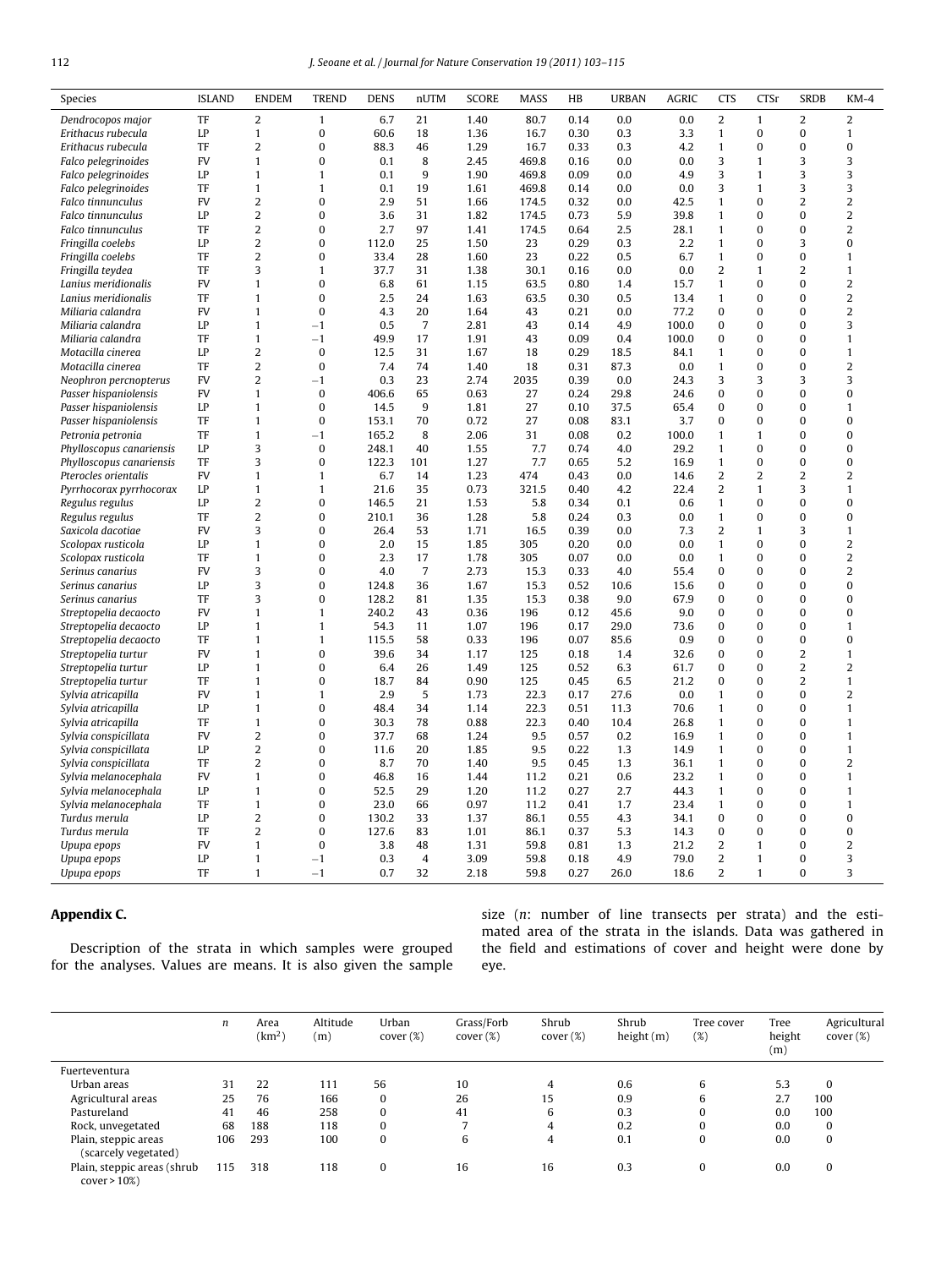J. Seoane et al. / Journal for Nature Conservation *19 (2011) 103–115* 113

<span id="page-10-0"></span>

|                                                                          | $\sqrt{n}$ | Area<br>(km <sup>2</sup> ) | Altitude<br>(m) | Urban<br>cover (%) | Grass/Forb<br>cover (%) | Shrub<br>cover (%) | Shrub<br>height $(m)$ | Tree cover<br>(%) | Tree height<br>(m) | Agricultural<br>cover (%) |
|--------------------------------------------------------------------------|------------|----------------------------|-----------------|--------------------|-------------------------|--------------------|-----------------------|-------------------|--------------------|---------------------------|
| Sandy areas covered with<br>grasses, forbs and small<br>shrubs ('jable') | 81         | 84                         | 71              | $\bf{0}$           | 10                      | $\overline{7}$     | 0.3                   | $\mathbf 0$       | 0.0                | $\mathbf{0}$              |
| Hilly, steppic areas<br>(scarcely vegetated)                             | 70         | 301                        | 268             | 0                  | 15                      | $\overline{4}$     | 0.2                   | $\pmb{0}$         | 0.1                | $\mathbf{0}$              |
| Hilly, steppic areas (shrub<br>$cover > 10\%)$                           | 71         | 306                        | 260             | 0                  | 22                      | 18                 | 0.4                   | $\pmb{0}$         | 0.0                | $\bf{0}$                  |
| Euphorbia shrubland (on<br>plains)                                       | 21         | 19                         | 41              | 0                  | 8                       | 16                 | 0.8                   | $\pmb{0}$         | 0.1                | $\mathbf{0}$              |
| Euphorbia shrubland (on<br>hills)                                        | 33         | 2                          | 386             | 0                  | 20                      | 20                 | 0.6                   | $\pmb{0}$         | 0.1                | $\bf{0}$                  |
| Riparian dwarf woodlands<br>of Tamarix canariensis                       | 24         | $\overline{4}$             | 131             | $\bf{0}$           | 13                      | 16                 | 1.2                   | 9                 | 5.1                | $\bf{0}$                  |
| Tenerife                                                                 |            |                            |                 |                    |                         |                    |                       |                   |                    |                           |
| Urban areas                                                              | 57         | 71                         | 277             | 87                 | 3                       | $\,6$              | 0.4                   | 3                 | 6.0                | $\bf{0}$                  |
| Agricultural areas                                                       | 89         | 490                        | 596             | $\overline{4}$     | 43                      | 21                 | 0.8                   | $\overline{2}$    | 2.4                | 100                       |
| Pastureland                                                              | 27         | 37                         | 705             | $\mathbf{0}$       | 91                      | 6                  | 0.7                   | $\bf{0}$          | 0.9                | 100                       |
| Low-altitude, arid and<br>scarcely vegetated areas                       | 38         | 3                          | 73              | $\bf{0}$           | 3                       | 11                 | 0.4                   | $\bf{0}$          | 0.0                | $\mathbf{0}$              |
| Euphorbia shrubland<br>(sparse stands on more<br>arid locations)         | 27         | 102                        | 352             | 0                  | $\bf{0}$                | 40                 | 0.7                   | $\pmb{0}$         | 0.0                | $\bf{0}$                  |
| Euphorbia shrubland<br>(dense stands with forbs)                         | 27         | 204                        | 403             | $\overline{2}$     | 29                      | 58                 | 0.8                   | $\mathbf{1}$      | 1.1                | $\mathbf{0}$              |
| Gullies with well<br>developed vegetation<br>cover                       | 33         | 8                          | 396             | $\mathbf{1}$       | 11                      | 62                 | 0.9                   | $\overline{4}$    | 3.5                | $\mathbf{0}$              |
| Mid-altitude shrubland                                                   | 35         | 33                         | 1091            | $\overline{0}$     | 13                      | 41                 | 0.7                   | $\overline{2}$    | 3.4                | $\mathbf{0}$              |
| Subalpine shrubland                                                      | 40         | 126                        | 2202            | 0                  | $\bf{0}$                | 37                 | 1.1                   | $\pmb{0}$         | 0.0                | $\Omega$                  |
| Poorly vegetated subalpine                                               | 16         | 23                         | 2499            | $\bf{0}$           | $\mathbf{0}$            | $\overline{2}$     | 0.2                   | $\bf{0}$          | 0.0                | $\bf{0}$                  |
| areas                                                                    |            |                            |                 |                    |                         |                    |                       |                   |                    |                           |
| Tall heathlands<br>('fayal-brezal')                                      | 23         | 261                        | 905             | 0                  | 5                       | 47                 | 2.2                   | 45                | 4.8                | $\bf{0}$                  |
| Evergreen forest<br>('laurisilva')                                       | 36         | 269                        | 926             | 0                  | 0                       | 19                 | 1.8                   | 83                | 10.0               | $\bf{0}$                  |
| Pine forest (below 1500 m)                                               | 45         | 294                        | 1451            | 0                  | 6                       | 22                 | 1.5                   | 61                | 15.8               | $\bf{0}$                  |
| Pine forest (above 1500 m)                                               | 49         | 113                        | 1805            | 0                  | $\mathbf{1}$            | 10                 | 1.0                   | 41                | 11.0               | $\mathbf{0}$              |
| La Palma                                                                 |            |                            |                 |                    |                         |                    |                       |                   |                    |                           |
| Urban areas                                                              | 56         | $\overline{4}$             | 401             | 39                 | 17                      | 13                 | 1.0                   | 5                 | 3.9                | 64                        |
| Agricultural areas<br>('medianias')                                      | 56         | 132                        | 539             | 5                  | 43                      | 15                 | 1.1                   | $\overline{7}$    | 4.4                | 100                       |
| Agricultural areas<br>('medianias')<br>interspersed with<br>shrubland    | 19         | 41                         | 432             | 4                  | 27                      | 44                 | 1.4                   | $\overline{4}$    | 3.5                | 100                       |
| Banana groves                                                            | 22         | 48                         | 121             | 4                  | 4                       | $\overline{7}$     | 0.7                   | 66                | 3.4                | 100                       |
| Lava fields                                                              | 20         | 108                        | 524             | $\mathbf{1}$       | $\mathbf{0}$            | 10                 | 0.6                   | $\mathbf{0}$      | 0.5                | $\bf{0}$                  |
| Euphorbia shrubland                                                      | 61         | 50                         | 327             | 0                  | 16                      | 57                 | 1.1                   | $\pmb{0}$         | 0.7                | 5                         |
| Tall heathlands<br>('fayal-brezal')                                      | 19         | 40                         | 1042            | $\bf{0}$           | 13                      | 43                 | 1.9                   | 45                | 6.2                | $\bf{0}$                  |
| Subalpine shrubland                                                      | 20         | 18                         | 2274            | $\mathbf{1}$       | $\bf{0}$                | 61                 | 0.8                   | $\bf{0}$          | 0.0                | $\bf{0}$                  |
| Evergreen forest<br>('laurisilva')                                       | 24         | 69                         | 842             | 0                  | 18                      | 33                 | 1.8                   | 77                | 13.7               | $\bf{0}$                  |
| Pine forests                                                             | 100        | 178                        | 1348            | $\mathbf{0}$       | 8                       | 22                 | 0.9                   | 36                | 12.2               | $\mathbf 0$               |
| Pine forests interspersed<br>with evergreen forest                       | 40         | 16                         | 1172            | $\bf{0}$           | 11                      | 35                 | 1.9                   | 47                | 14.1               | $\bf{0}$                  |

## **References**

Baker, J. M., & Omland, K. E. (2006). Canary Island Ravens Corvus corax tingitanus have distinct mtDNA. Ibis, 148, 174-178.

- Báldi, A., Csorba, G., & Korsós, Z. (2001). Setting priorities for the conservation of terrestrial vertebrates in Hungary. Biodiversity and Conservation, 10, 1283–1296.
- Barker, F. K., Cibois, A., Schikler, P., Feinstein, J., & Cracraft, J. (2004). Phylogeny and diversification of the largest avian radiation. Proceedings of the National Academy of Sciences of the United States of America, 101, 11040–11045.
- Bibby, C. J., Burgess, N. D., Hill, D. A., & Mustoe, S. (2000). Bird Census Techniques. London: Academic Press.
- Bini, L. M., Alexandre, J., Diniz-Filho, F., Carvalho, P., Pinto, M. P., & Rangel, T. F. L. V. B. (2005). Lomborg and the litany of biodiversity crisis: What the peer-reviewed literature says. Conservation Biology, 19, 1301–1305.
- BirdLife-International. (2004). Birds in Europe. Population estimates, trends and conservation status. London: BirdLife International.
- Brook, B. W., & Bowman, D. M. J. S. (2005). One equation fits overkill: Why allometry underpins both prehistoric and modern body size-biased extinctions. Population Ecology, 47, 137–141.

Buckland, S. T., Anderson, D. R., Burnham, K. P., Laake, J. L., Borchers, D. L., & Thomas, L. (2001). Introduction to distance sampling. Oxford: Oxford University Press.

- Butchart, S. H. M., Stattersfield, A. J., Bennun, L. A., Shutes, S. M., Akçakaya, H. R., Baillie, J. E. M., et al. (2004). Measuring global trends in the status of biodiversity: Red list indices for birds. PLoS Biology, 2, e383.
- Cardillo, M., Mace, G. M., Jones, K. E., Bielby, J., Bininda-Emonds, O. R. P., Sechrest, W., et al. (2005). Multiple causes of high extinction risk in large mammal species. Science, 309, 1239–1241.
- Cardillo, M., Mace, G. M., Gittleman, J. L., Jones, K. E., Bielby, J., & Purvis, A. (2008). The predictability of extinction: Biological and external correlates of decline in mammals. Proceedings of the Royal Society B-Biological Sciences, 275, 1441– 1448.
- Carrascal, L. M., & Tellería, J. L. (1991). Bird size and density: A regional approach. American Naturalist, 138, 777–784.
- Carrascal, L. M., & Alonso, C. L. (2005). Censo de aves estepáricas en las islas orientales del archipiélago canario. Madrid: Museo Nacional de Ciencias Naturales, CSIC.
- Carrascal, L. M., & Palomino, D. (2005). Preferencias de hábitat, densidad y diversidad de las comunidades de aves en Tenerife (islas Canarias). Animal Biodiversity and Conservation, 28, 101–119.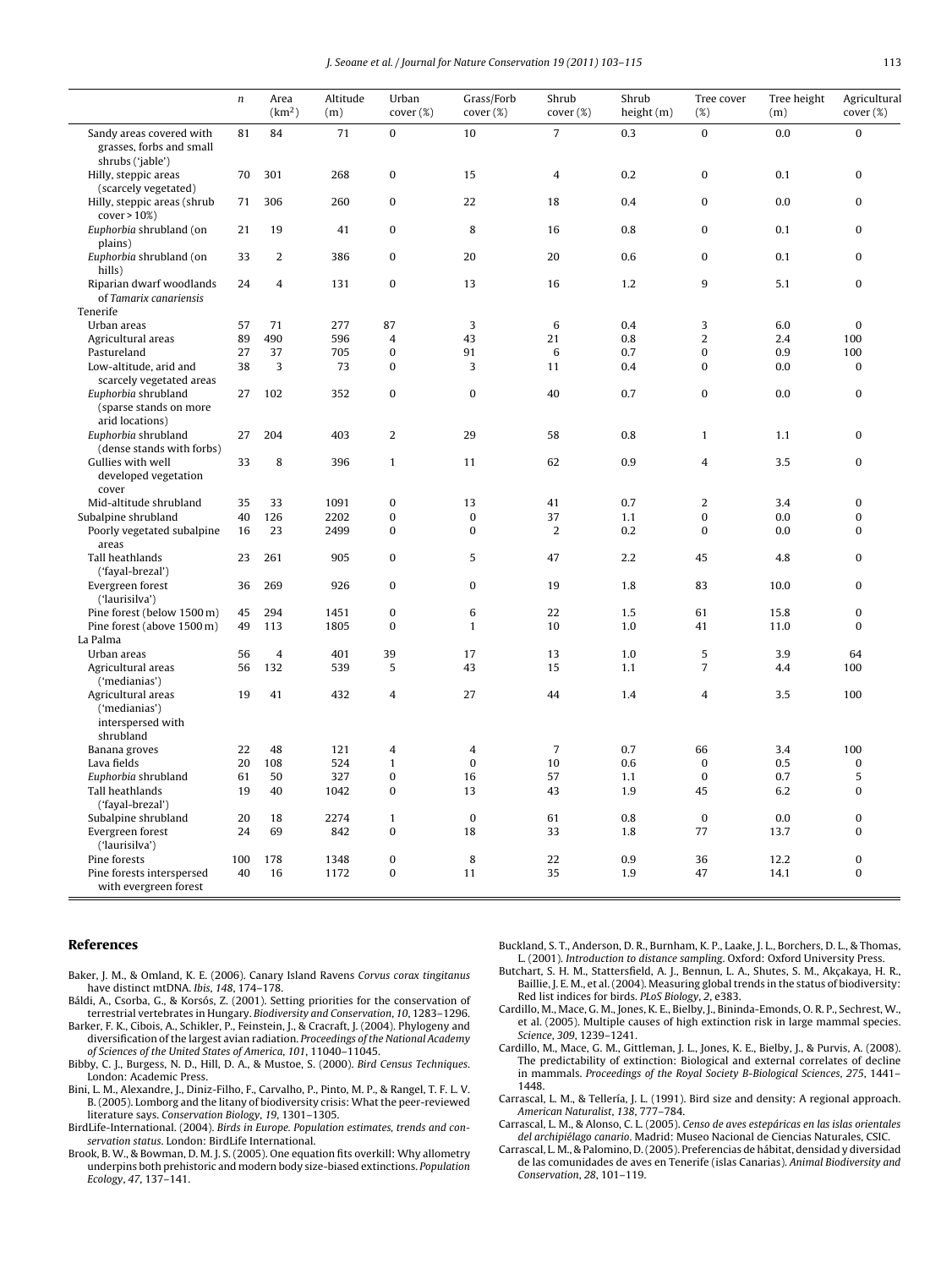- <span id="page-11-0"></span>Carrascal, L.M., Seoane, J., Palomino, D., & Alonso, C. L. (2006). Preferencias de hábitat, estima y tendencias poblacionales de la avutarda hubara Chlamydotis undulata en Lanzarote y la Graciosa (Islas Canarias). Ardeola, 53, 251–269.
- Carrascal, L. M., Palomino, D., & Polo, V. (2008). Patrones de distribución, abundancia y riqueza de especies de la avifauna terrestre de la isla de La Palma (islas Canarias). Graellsia, 64, 209–232.
- Carrascal, L. M., Palomino, D., Seoane, J., & Alonso, C. L. (2008). Habitat use and population density of the houbara bustard Chlamydotis undulata in Fuerteventura (Canary Islands). African Journal of Ecology, 46, 291–302.
- Carrascal, L. M., Seoane, J., Palomino, D., & Polo, V. (2008). Explanations for bird species range size: Ecological correlates and phylogenetic effects in the Canary Islands. Journal of Biogeography, 35, 2061–2073.
- Caughley, G. (1994). Directions in conservation biology. Journal of Animal Ecology, 63, 215–244.
- Caughley, G., & Gunn, A. (1996). Conservation biology in theory and practice. Oxford: Blackwell Science.
- Craig, R. J. (2006). Endangered species, provincialism, and a continental approach to bird conservation. Avian Conservation and Ecology[nl]Écologie et conservation des oiseaux, 1, 1.
- de Grammont, P. C., & Cuarón, A. D. (2006). An evaluation of threatened species categorization systems used on the American continent. Conservation Biology, 20, 14–27.
- Delgado, J. D., Arévalo, J. R., & Fernández-Palacios, J. M. (2008). Bird communities in two oceanic island forests fragmented by roads on Tenerife, Canary Islands. Ostrich, 79, 219–226.
- Dietzen, C., Witt, H. H., & Wink, M. (2003). The phylogeographic differentiation of the European robin Erithacus rubecula on the Canary Islands revealed by mitochondrial DNA sequence data and morphometrics: Evidence for a new robin taxon on Gran Canaria? Avian Science, 3, 115–131.
- Dietzen, C., Voigt, C., Wink, M., Gahr, M., & Leitner, S. (2006). Phylogeography of island Canary (Serinus canaria) populations. Journal für Ornithologie, 147, 485–494.
- Dietzen, C., García-del-Rey, E. A. D. C., & Wink, M. (2008). Phylogeography of the blue tit (Parus caeruleus teneriffae – group) on the Canary Islands based on mitochondrial DNA sequence data and morphometrics. Journal of Ornithology, 149,  $1 - 12$
- Dietzen, C., Garcia-Del-Rey, E., Castro, G. D., & Wink, M. (2008). Phylogenetic differentiation of Sylvia species (Aves: Passeriformes) of the Atlantic islands (Macaronesia) based on mitochondrial DNA sequence data and morphometrics. Biological Journal of the Linnean Society, 95, 157–174.
- Diniz-Filho, J. A., De Sant'ana, C. E. R., & Bini, L. M. (1998). An eigenvector method for estimating phylogenetic inertia. Evolution, 52, 1247–1262.
- Diniz-Filho, J. A., & Torres, N. M. (2002). Phylogenetic comparative methods and the geographic range size—body size relationship in new world terrestrial carnivora. Evolutionary Ecology, 16, 351–367.
- Dulvy, N. K., Sadovy, Y., & Reynolds, J. D. (2003). Extinction vulnerability in marine populations. Fish and Fisheries, 4, 25–64.
- Eric, B. (2002). Patterns of endemic extinctions among island bird species. Ecography, 25, 661–676.
- Ericson, P. G. P., Anderson, C. L., Britton, T., Elzanowski, A., Johansson, U. S., Kallersjo, M., et al. (2006). Diversification of Neoaves: Integration of molecular sequence data and fossils. Biology Letters, 2, U541–U543.
- Faaborg, J. (1982). Trophic and size structure of West-Indian bird communities. Proceedings of the National Academy of Sciences of the United States of America-Biological Sciences, 79, 1563–1567.
- Fain, M. G., & Houde, P. (2004). Parallel radiations in the primary clades of birds. Evolution, 58, 2558–2573.
- Farrier, D., Whelan, R., & Mooney, C. (2007). Threatened species listing as a trigger for conservation action. Environmental Science & Policy, 10, 219–229.
- Fernández-Palacios, J. M., & Martín Esquivel, J. L. (Eds.). (2001). Naturaleza de las Islas Canarias. Ecología y Conservación. Santa Cruz de Tenerife: Turquesa.
- Fernández-Palacios, J. M., & Whittaker, R. J. (2008). The Canaries: An important biogeographical meeting place. Journal of Biogeography, 35, 379–387.
- Gage, G. S., Brooke, M. D. L., Symonds, M. R. E., & Wege, D. (2004). Ecological correlates of the threat of extinction in Neotropical bird species. Animal Conservation, 7, 161–168.
- Gangoso, L., Donazar, J. A., Scholz, S., Palacios, C. J., & Hiraldo, F. (2006). Contradiction in conservation of island ecosystems: Plants, introduced herbivores and avian scavengers in the Canary Islands. Biodiversity and Conservation, 15, 2231–2248.
- García-del-Rey, E., Delgado, G., González, J., & Wink, M. (2007). Canary Island great spotted woodpecker (Dendrocopos major) has distinct mtDNA. Journal für Ornithologie, 148, 531–536.
- Gardenfors, U., Hilton-Taylor, C., Mace, G. M., & Rodriguez, J. P. (2001). The application of IUCN Red List criteria at regional levels. Conservation Biology, 15, 1206–1212.
- Gärdenfors, U. (2001). Classifying threatened species at national versus global levels. Trends in Ecology & Evolution, 16, 511-516.
- Gaston, K. J. (1994). Rarity. London: Chapman and Hall.
- Gaston, K. J., & Blackburn, T. M. (1995). Birds, body-size and the threat of extinction. Philosophical Transactions of the Royal Society of London Series B-Biological Sciences, 347, 205–212.
- Gaston, K. J., & Blackburn, T. (2000). Pattern and process in macroecology. Oxford, UK: Blackwell Science.
- Gaston, K. J. (2003). The structure and dynamics of geographic ranges. Oxford: Oxford University Press.
- Gittleman, J. L., & Purvis, A. (1998). Body size and species-richness in carnivores and primates. Proceedings of the Royal Society of London Series B-Biological Sciences, 265, 113–119.
- Given, D. R., & Norton, D. A. (1993). A multivariate approach to assessing threat and for priority setting in threatened species conservation. Biological Conservation, 64, 57–66.
- González, J., Wink, M., García-del-Rey, E., & Delgado, G. (2008). Evidence from DNA nucleotide sequences and ISSR fingerprints supports paraphyly in southern grey shrike (Lanius meridionalis). Journal of Ornithology, 149, 495–506.
- Gottelli, N. J., & Graves, G. R. (1990). Body size and the occurrence of avian species on land-bridge islands. Journal of Biogeography, 17, 315–325.
- Gregory, R. D., van Strien, A. J., Vorisek, P., Gmelig Meyling, A.W., Noble, D. G., Foppen, R. P. B., et al. (2005). Developing indicators for European birds. Philosophical Transactions of the Royal Society: Biological Sciences, 360, 269.
- Hanski, I. (1998). Metapopulation dynamics. Nature, 396, 41–49.
- Hawkins, J. P., Roberts, C. M., & Clark, V. (2000). The threatened status of restrictedrange coral reef fish species. Animal Conservation, 3, 81–88.
- Hurlbert, A. H., & White, E. P. (2007). Ecological correlates of geographical range occupancy in North American birds. Global Ecology & Biogeography, 16, 764–773.
- Idaghdour, Y., Broderick, D., Korrida, A., & Chbel, F. (2004). Mitochondrial control region diversity of the houbara bustard Chlamydotis undulata complex and genetic structure along the Atlantic seaboard of North Africa. Molecular Ecology, 13, 43–54.
- Illera, J. C., Emerson, B. C., & Richardson, D. S. (2007). Population history of Berthelot's pipit: Colonization, gene flow and morphological divergence in Macaronesia. Molecular Ecology, 16, 4599–4612.
- Isaac, N. J. B., & Cowlishaw, G. (2004). How species respond to multiple extinction threats. Proceedings of the Royal Society of London Series B-Biological Sciences, 271, 1135–1141.
- IUCN. (2001). IUCN red list categories and criteria: Version 3.1. Gland, Switzerland and Cambridge, UK: IUCN Species Survival Commission.
- IUCN. (2003). Guidelines for application of IUCN red list criteria at regional levels: Version 3.0. Gland, Switzerland and Cambridge: IUCN Species Survival Commission. IUCN.
- IUCN. (2006). IUCN red list of threatened species. Available at [www.iucnredlist.org](http://www.iucnredlist.org/)
- Juan, C., Emerson, B. C., Oromí, P., & Hewitt, G. M. (2000). Colonization and diversification: Towards a phylogeographic synthesis for the Canary Islands. Trends in Ecology & Evolution, 15, 104–109.
- Julliard, R., Jiguet, F., & Couvet, D. (2004). Common birds facing global changes: What makes a species at risk? Global Change Biology, 10, 148-154.
- Keane, A., Brooke, M. D. L., & McGowan, P. J. K. (2005). Correlates of extinction risk and hunting pressure in gamebirds (Galliformes). Biological Conservation, 126, 216–233.
- Kotiaho, J. S., Kaitala, V., Komonen, A., & Paivinen, J. (2005). Predicting the risk of extinction from shared ecological characteristics. PNAS, 102, 1963–1967.
- Kvist, L., Broggi, G., Illera, J. C., & Koivula, K. (2005). Colonisation and diversification of the blue tits (Parus caeruleus teneriffae – group) in the Canary Islands. Molecular Phylogenetics and Evolution, 34, 501–511.
- Leonard, D. L., Jr. (2008). Recovery expenditures for birds listed under the US Endangered Species Act: The disparity between mainland and Hawaiian taxa. Biological Conservation, 141, 2054.
- Levins, R. (1968). Evolutions in changing environments: Some theoretical explorations. Princeton, NJ, USA: Princeton University Press.
- Lorenzo, J. A. (2007). Atlas de las aves nidificantes en el archipiélago canario. Madrid: SEO/BirdLife – Ministerio de Medio Ambiente.
- Mace, G. M., & Lande, R. (1991). Assessing extinction threats: Toward a reevaluation of IUCN threatened species categories. Conservation Biology, 5, 148–157.
- Mace, G. M., & Kershaw, M. (1997). Extinction risk and rarity on an ecological timescale. In W. E. Kunin, & K. J. Gaston (Eds.), The biology of rarity (pp. 130–149). London: Chapman and Hall.
- Madroño, A., González, C., & Atienza, J. C. (Eds.). (2005). Libro Rojo de las aves de España. Madrid: Dirección General de Conservación de la Naturaleza-SEO/BirdLife.
- Manne, L. L., Brooks, T. M., & Pimm, S. L. (1999). Relative risk of extinction of passerine birds on continents and islands. Nature, 399, 258–261.
- Manne, L. L., & Pimm, S. L. (2001). Beyond eight forms of rarity: Which species are threatened and which will be next? Animal Conservation, 4, 221–229.
- Marquet, P. A., Navarrete, S. A., & Castilla, J. C. (1995). Body size, population density, and the energetic equivalence rule. The Journal of Animal Ecology, 64, 325.
- Marsh, H., Dennis, A., Hines, H., Kutt, A., McDonald, K., Weber, E., et al. (2007). Optimizing allocation of management resources for wildlife. Conservation Biology, 21, 387–399.
- Martín, A., & Lorenzo, J. A. (2001). Aves del archipiélago canario. La Laguna, Tenerife: Francisco Lemus.
- Martín Esquivel, J. L., Fajardo, S., Cabrera, M. A., Arechavaleta, M., Aguiar, A., Martín, S., et al. (2004). Evaluación 2004 de especies amenazadas de Canarias. Tenerife: Consejería de Medio Ambiente y Ordenación del Territorio, Gobierno de **Canarias**
- Martín, J. L. (2004). Propuesta metodológica para la catalogación de especies amenazadas en Canarias. In J. M. Fernández-Palacios, & C. Morici (Eds.), Ecología insular/island ecology (pp. 385-412). Santa Cruz de la Palma: Asociación Española de Ecología Terrestre (AEET)-Cabildo Insular de La Palma.
- Martín, J. L., Fajardo, S., Cabrera, M. A., Arechavaleta, M., Aguiar, A., Martín, S., et al. (2005). Evaluación 2004 de especies amenazadas de Canarias. Tenerife: Consejería de Medio Ambiente y Ordenación del Territorio, Gobierno de Canarias.